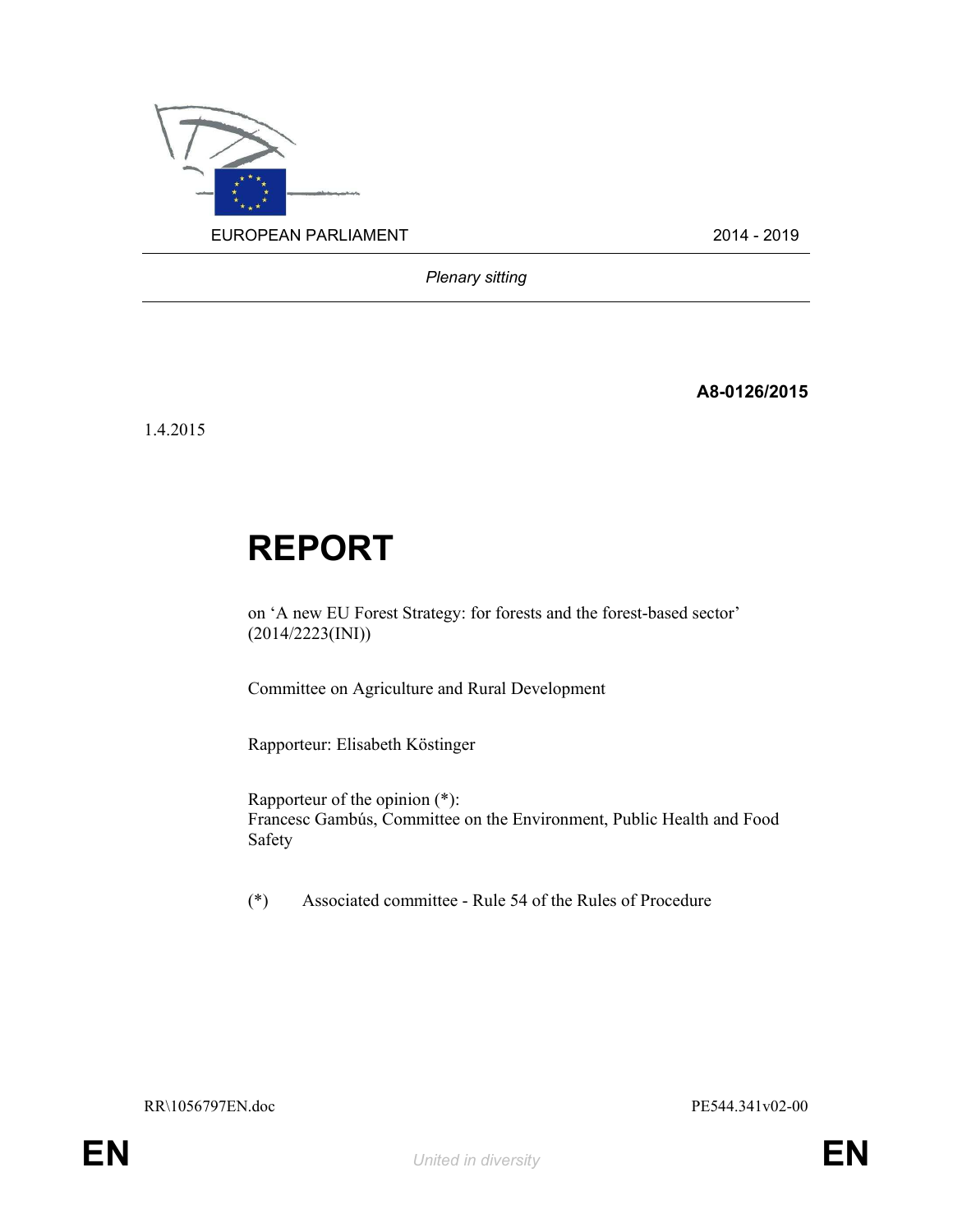PR\_INI

# **CONTENTS**

|                                                                | Page |
|----------------------------------------------------------------|------|
|                                                                |      |
|                                                                |      |
| OPINION OF THE COMMITTEE ON THE ENVIRONMENT, PUBLIC HEALTH AND |      |
| OPINION OF THE COMMITTEE ON INDUSTRY, RESEARCH AND ENERGY  27  |      |
|                                                                |      |

(\*) Associated committee - Rule 54 of the Rules of Procedure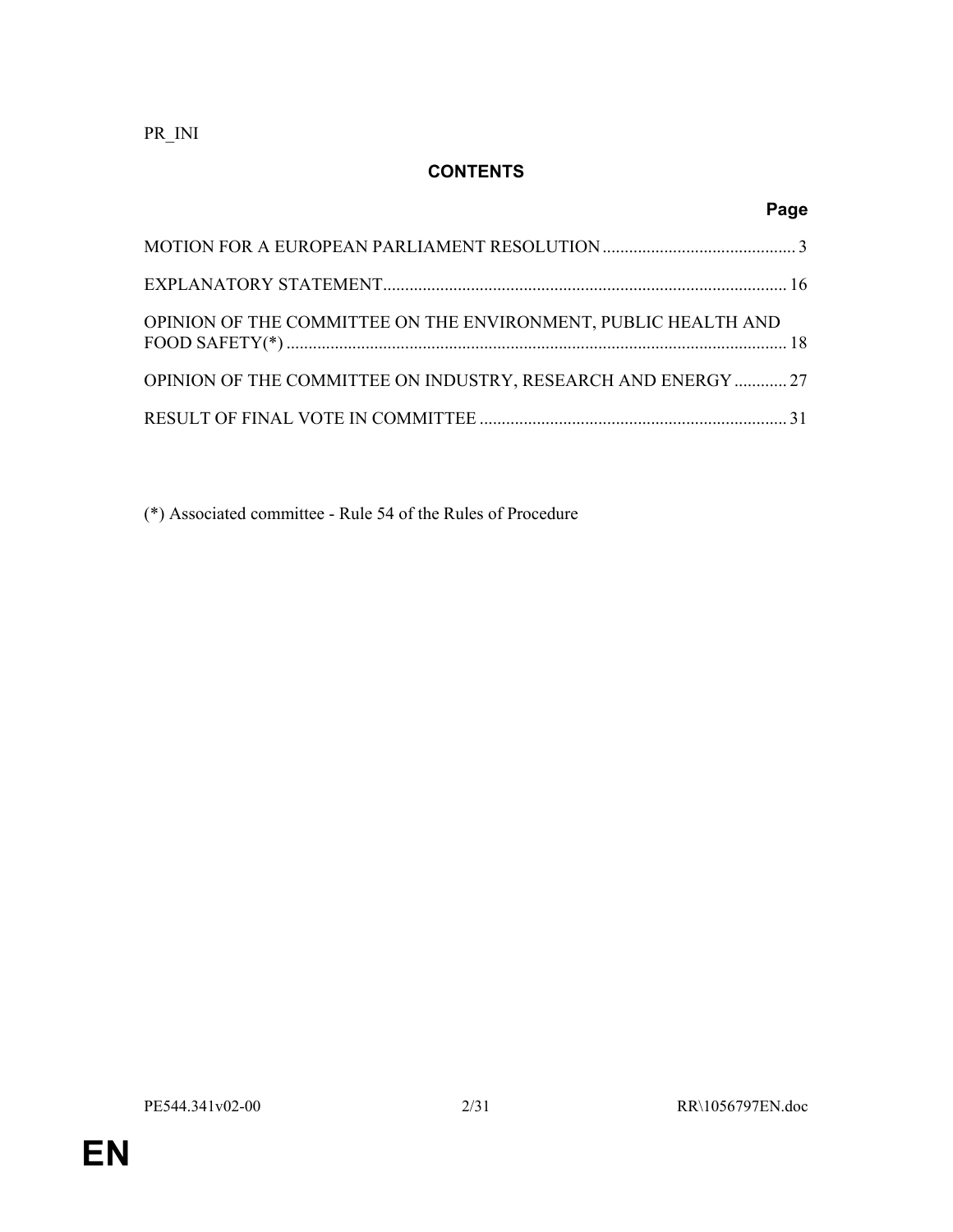## MOTION FOR A EUROPEAN PARLIAMENT RESOLUTION

#### on 'A new EU Forest Strategy: for forests and the forest-based sector' (2014/2223(INI))

#### The European Parliament,

- having regard to the Commission communication to the European Parliament, the Council, the European Economic and Social Committee and the Committee of the Regions entitled 'A new EU Forest Strategy: for forests and the forest-based sector' (COM(2013)0659),
- having regard to the Commission staff working documents (SWD(2013)0342) and (SWD(2013)0343), appended to that communication,
- having regard to the conclusions of the Agriculture and Fisheries Council of 19 May 2014 on the new EU Forest Strategy,
- having regard to the opinion of the Committee of the Regions of 30 January 2014 entitled 'A new EU Forest Strategy: for forests and the forest-based sector',
- having regard to the opinion of the European Economic and Social Committee of 10 July 2014 on the communication from the Commission to the European Parliament, the Council, the European Economic and Social Committee and the Committee of the Regions entitled 'A new EU Forest Strategy: for forests and the forest-based sector',
- having regard to its resolution of 16 February 2006 on the implementation of a European Union forestry strategy<sup>1</sup>,
- having regard to Decision No 1386/2013/EU of the European Parliament and of the Council of 20 November 2013 on a General Union Environmental Action Programme to 2020 -  $\Box$ Living well, within the limits of our planet $\Box$ ,
- having regard to the Europe 2020 strategy, including the Innovation Union and Resource Efficient Europe initiatives,
- having regard to the communication from the Commission to the European Parliament, the Council, the European Economic and Social Committee and the Committee of the Regions entitled 'An EU Strategy on adaptation to climate change' (COM(2013)0216),
- having regard to the communication from the Commission to the European Parliament, the Council, the European Economic and Social Committee and the Committee of the Regions entitled 'Our life insurance, our natural capital: an EU biodiversity strategy to 2020' (COM(2011)0244),
- having regard to Rule 52 of its Rules of Procedure,

<sup>&</sup>lt;sup>1</sup> Texts adopted, P6\_TA(2006)0068.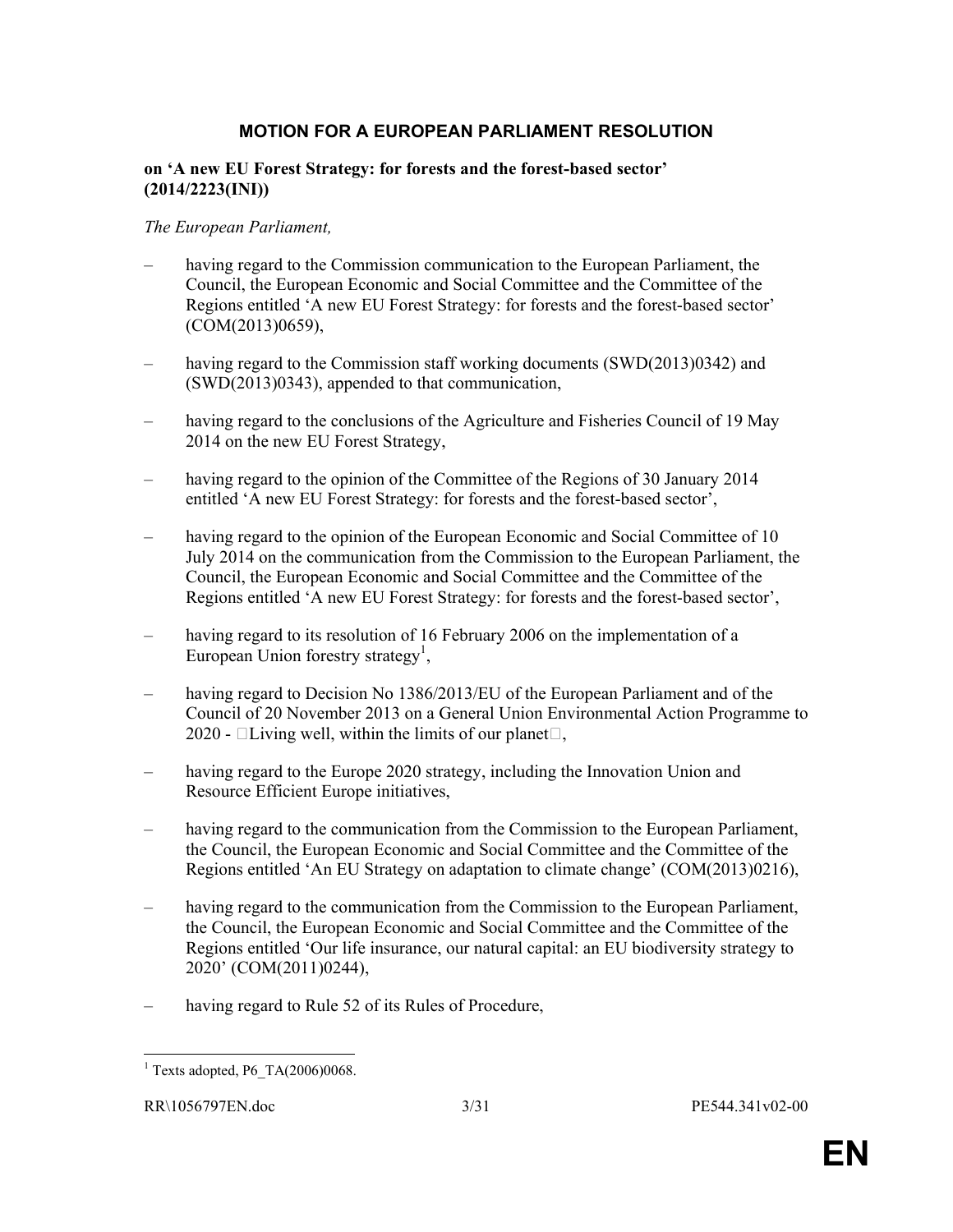- having regard to the report of the Committee on Agriculture and Rural Development and the opinions of the Committee on the Environment, Public Health and Food Safety and of the Committee on Industry, Research and Energy (A8-0126/2015),
- A. whereas the European Union has no competence to elaborate a common forestry policy but some of the Union's policies may have implications for national forestry policies, while it is the Member States who decide the political approaches to forestry and forests;
- B. whereas, although this is clearly an area of Member State responsibility, there are potential advantages for forest-based businesses in better and more active coordination and in a higher profile for this important economic sector, which guarantees jobs at European level, particularly in rural areas, while protecting ecosystems and offering ecological advantages for all, without prejudicing the responsibility of the Member States;
- C. whereas timber is a renewable resource often under-exploited in Europe and the intelligent and sustainable use of this raw material needs to be ensured, including by the development and exchange of know-how;
- D. whereas forests are a source of unique flora, fauna and fungi;
- E. whereas the size and features of forests differ greatly, with some Member States having more than half their territories covered by forests; whereas sustainably managed forests are enormously important in terms of adding value at local, regional, European and international level, guaranteeing jobs in rural areas and contributing to a bioeconomybased society, representing a benefit for human health, especially in structurally disadvantaged regions, while at the same time making a vital contribution to environmental and climate protection as well as to biodiversity;
- F. whereas forest biomass is a very important source of renewable energy; whereas European forests currently absorb and store around 10 % of EU carbon emissions and thus contribute markedly to climate change mitigation efforts;
- G. whereas, owing to the urbanisation of our society, EU citizens feel less of a connection to the forest, and have little knowledge of forestry or of its impact on prosperity, jobs, climate, environment, human health and the whole value chain together with the link with the wider ecosystems;
- H. whereas a growing number of EU policies are placing increasing demands on forests; whereas these demands need to be carefully balanced, and demand for new uses of wood in the bioeconomy and for bioenergy must be accompanied by resource efficiency, use of new technology and respect for the limits of sustainable supply;
- I. whereas European forestry is characterised by sustainable management and long-term planning, and whereas the principle of sustainability should be even more strongly emphasised at all levels, from local to global, in order to create jobs, protect biodiversity, mitigate climate change and combat desertification;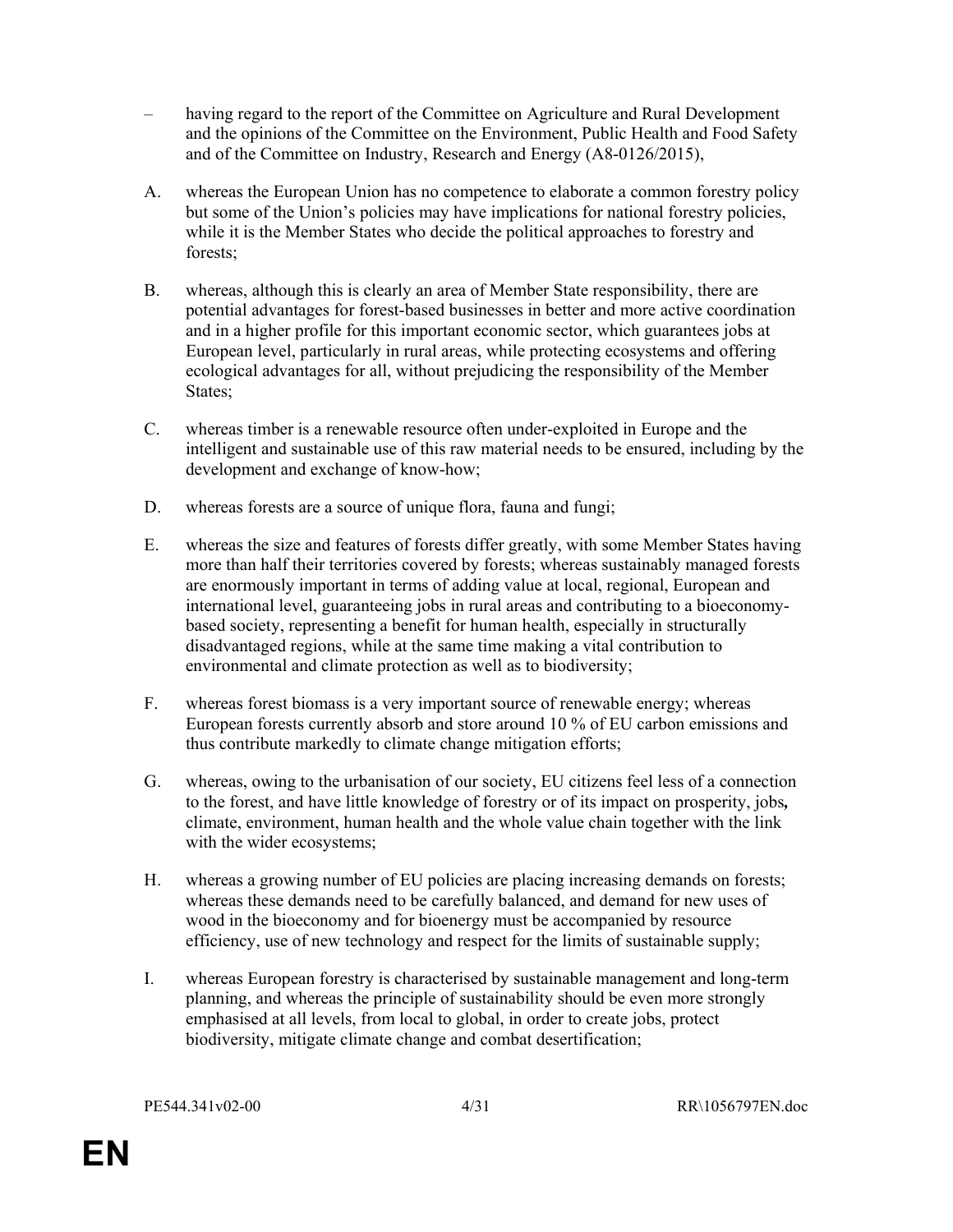- J. whereas it is necessary to highlight the economic, social and environmental role of forests, also in the context of the protection and promotion of cultural and natural heritage and the promotion of sustainable (eco)tourism;
- K. whereas an increasing world population means a growing demand for energy, and therefore forests should play a more important role in the EU´s future energy mix;

## General – the importance of forests, forestry and forest-based sector for the economy and society

- 1. Welcomes the Commission communication on a new EU forest strategy and the accompanying working documents, and stresses that an EU forest strategy must focus on the sustainable management of forests and their multifunctional role from the economic, social and environmental viewpoints and must ensure better coordination and communication of Community policies directly or indirectly linked to forestry; points out, in this context, that an increasing number of European policy initiatives in areas such as economic and employment policy, energy policy and environmental and climate policy require a greater contribution from the forestry sector;
- 2. Underlines the need to determine the value of forest ecosystem services more systematically and to take it into consideration in decision-making in both public and private sectors;
- 3. Notes that only mountain forests that are healthy and stable are able to perform to a full extent their functions of protecting humans and nature by counteracting the flow of avalanches and mudslides and serving as a natural protection against floods; stresses that in this connection in particular, transnational communication is indispensable;
- 4. Stresses in this connection that any attempt to make forestry a matter of EU policy should be resisted and that the sector's local and regional basis and the competence of the Member States in this area must be respected while seeking coherence between the respective competences of the EU and the Member States;
- 5. Emphasises that the EU's forests are characterised by great diversity, including major differences in forest ownership, size, nature and challenges faced;
- 6. Stresses that the EU forest strategy must take into account the fact that forests cover more than half of the territory of some Member States and that sustainably managed forests are enormously important in adding value at local and regional level and in guaranteeing jobs in rural areas, while at the same time making a vital contribution to the environment;
- 7. Underlines the particularly valuable role of stable mixed forests including native species of trees suited to local conditions, as well as the essential role that mixed forests play in ecosystems and their contribution to biodiversity;
- 8. Calls on the Member States to support the efforts of forest owners to preserve and also to create native mixed forests typical of the area;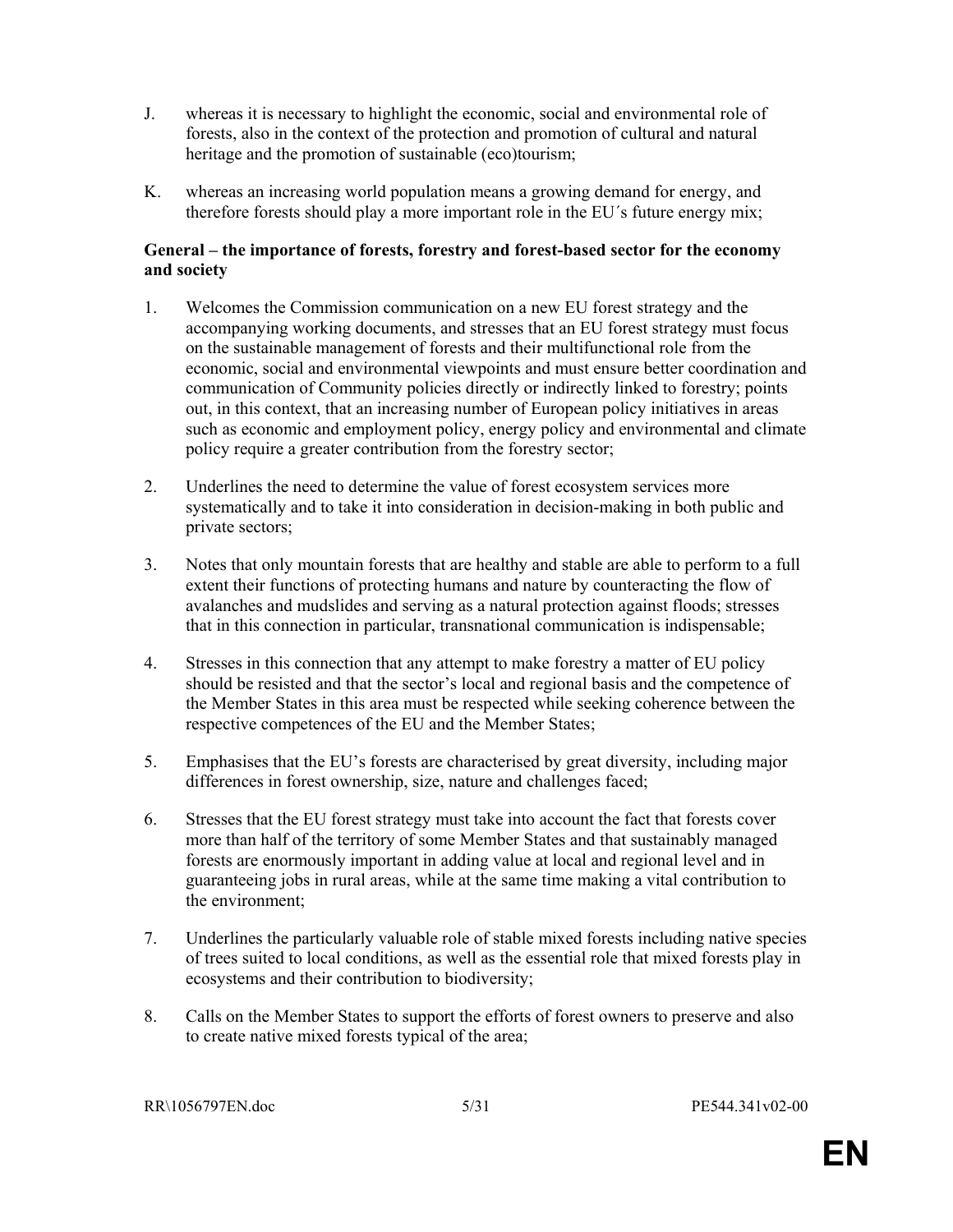- 9. Expresses its disappointment with the fact that the working conditions of forest workers are not included as a point of reference in the proposed strategy, and requests the Commission to take intelligent work organisation, high standards in technology and quality jobs into account;
- 10. Notes that the forest sector currently employs over 3 million European citizens, and stresses that its long-term competitiveness will only be achieved with a skilled workforce;
- 11. Considers that the EU Forest Strategy should set the conditions to enable the EU to have relevant training facilities and a workforce which is fully aware of the current challenges and threats faced by the forest sector, but also of the safety rules inherent in forest management;
- 12. Emphasises the need for a comprehensive and holistic joint strategy, and welcomes the recognition of the economic, environmental and social role and benefits of forests and the forest based-sector in the EU;
- 13. Believes that this recognition provides a strong basis for supporting the EU forestry sector, inter alia in preventing and managing forest disasters, improving resource efficiency, increasing competitiveness, boosting employment, strengthening forestbased industries and preserving ecological functions;
- 14. Stresses the significant role that the bioeconomy plays in terms of achieving the Commission's new priorities of growth, employment and investment;
- 15. Acknowledges that the EU has a role to play in supporting national policies to achieve active, multifunctional and sustainable forest management, including the management of different forest types, and in strengthening cooperation to tackle transboundary challenges such as forest fires, climate change and natural disasters, or invasive alien species;
- 16. Takes the view that the strategy needs to take greater account of the problem of tree diseases such as oak decline, which is ravaging cork-oak plantations in Portugal, France and Spain and is also affecting Special Protection Areas and biosphere reserves;
- 17. Stresses that the predicted growth in demand for wood represents both an opportunity and a challenge for forests and all forest-based sectors, especially as drought, fires, storms and pests are expected to damage forests more frequently and more severely as a result of climate change; in this context, emphasises the need to protect forests from these growing threats and to reconcile their productive and protective functions;
- 18. Welcomes action to increase forest cover, especially with native species, in areas not suitable for food production and in particular in close proximity to urban areas, with a view to mitigating adverse heat effects, reducing pollution and enhancing links between people and forests;
- 19. Gives its full support to the Commission's efforts to promote forest-related employment and the generation of prosperity in Europe in a sustainable manner;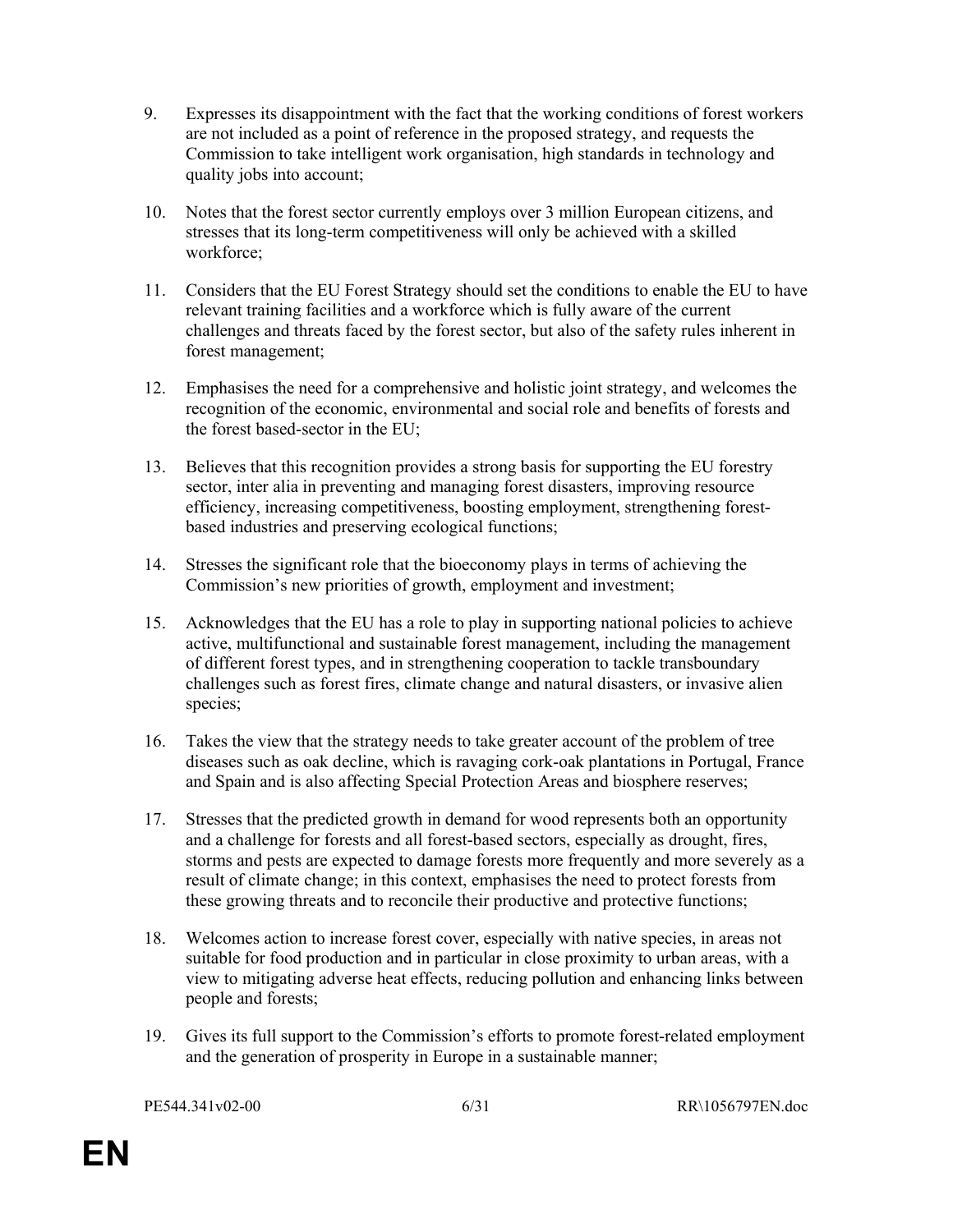- 20. Stresses the important role of the sustainable production and use of timber and other forest-based materials such as cork and wood derivatives including textile fibres for the development of sustainable economic models and the creation of green jobs;
- 21. Calls on the Commission to analyse the difficulties in the downstream supply chain related to increased demand from third countries, particularly for roundwoods, and to support this sector;
- 22. Calls on the Commission and the Member States to create incentives to encourage the increasingly large group of female forest owners to obtain special advice and support in relation to the active and sustainable management of their forests;
- 23. Stresses that around 60 % of the EU's forests are private, with about 16 million private forest owners, and underlines in this context the importance of ownership and property rights and supports all measures enabling stakeholder groups to participate in a dialogue on reinforcing and implementing sustainable forest management and improve the exchange of information;
- 24. Notes that forest owners are key actors in rural areas, and welcomes in this connection the recognition of the role of forestry and agro-forestry in the Rural Development Programme of the 2014-2020 CAP;
- 25. Considers that the implementation of the EU Forest Strategy would be enhanced if supported by appropriate coordination with available EU funding, including from the EAFRD;
- 26. Stresses the opportunity for Member States and regions to make use of the available funding under their respective rural development programmes, to support sustainable forest management and boost agro-forestry and to deliver public environmental goods such as producing oxygen, sinking carbon and protecting crops against climate effects, as well as stimulating local economies and creating green jobs;
- 27. Recognises the need for improved transportation and logistics for forest management and extraction of timber; calls on the Member States, therefore, to develop sustainable logistics and logging systems having a reduced negative effect on climate, including the use of trucks and ships powered by sustainable biofuel as well as extended use of railways; encourages the use of EU Structural Funds and Rural Development Programmes for those purposes;
- 28. Recognises the role of forests in society in relation to the physical and mental health of citizens and that public goods delivered by forests are of high environmental and recreational value and contribute to quality of life, in particular with regard to oxygen supply, carbon sequestration, air filtration, water storage and filtration, erosion control and avalanche protection, as well as providing a place for outdoor activities;
- 29. Encourages public transport links between urban areas and forests in order to facilitate access to forests and woodland;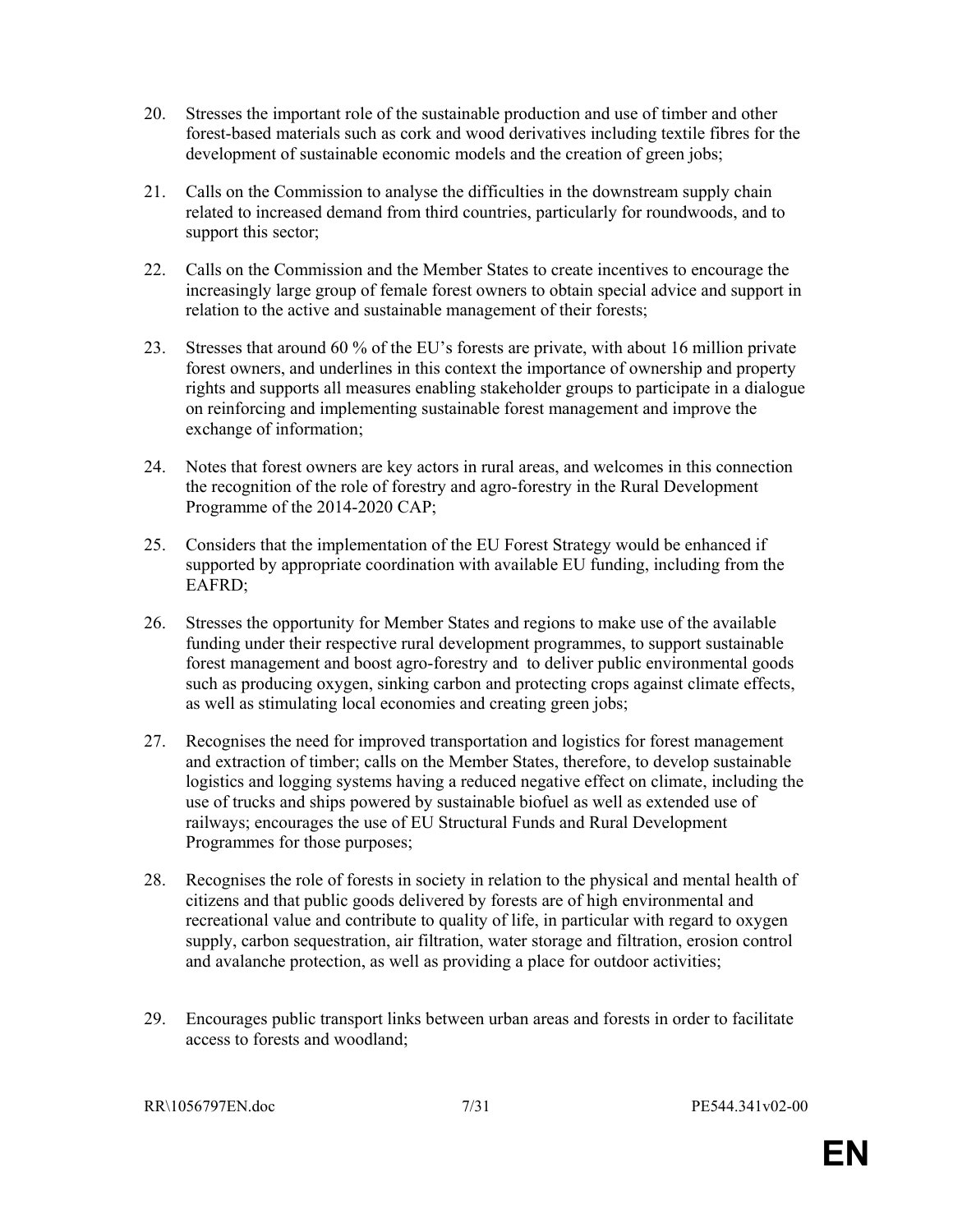- 30. Highlights the importance of other forest-related activities, e.g. the harvesting of nonwood forest products such as mushrooms or soft fruit, as well as grazing and beekeeping;
- 31. Calls on the Commission to promote economic activities which can serve as a source of raw materials for the pharmaceutical, cosmetic and food industries and be used as an alternative way of dealing with unemployment and rural depopulation, and also to promote the products of those activities as beneficial for human health;

## Resource efficiency – timber as a sustainable raw material (sustainable forest management)

- 32. Stresses that both the use of timber and other harvested wood products as renewable and climate-friendly raw materials on the one hand, and sustainable forest management on the other, have an important role to play in the achievement of the EU's socio-political goals such as the energy transition, climate mitigation and adaptation, and the implementation of the Europe 2020 strategy targets and biodiversity targets; notes that lack of active forest management would be inimical to these goals;
- 33. Stresses that managed forests have a higher  $CO<sub>2</sub>$  absorption capacity than unmanaged forests, and underlines the importance of sustainable forest management in maximising the carbon sequestration potential of EU forests;
- 34. Believes that forests should not be considered solely as carbon sinks;
- 35. Emphasises the need to make sure that forest resources and wood materials are used and reused efficiently, as a means of cutting the EU's trade deficit, improving the selfsufficiency of the EU in wood, boosting the competitiveness of its forest sector, helping reduce unsustainable forest management, protecting the environment, and reducing deforestation in countries outside the EU;
- 36. Expressly supports the resource-efficient use of timber as a renewable, versatile raw material with limited availability, and opposes legally binding rules for prioritising the uses of wood, as this not only restricts the energy market and the development of new and innovative uses of biomass, but is also impossible to enforce in many remote and rural areas, if only for infrastructure reasons;
- 37. Supports an open, market-oriented approach and freedom for all market participants by giving priority to locally sourced wood in order to minimise the carbon footprint created by overseas transport, and stimulate sustainable local production;
- 38. Considers it imperative, given that some of the Union's biggest biomass resources are found in its most sparsely populated and remote regions, that the strategy should also take full account of the specificities of those regions;
- 39. Recognises the value of wood for energy purposes, as a means of combating energy poverty, contributing to the renewable energy targets of the 2030 climate and energy framework, and opening up new business opportunities;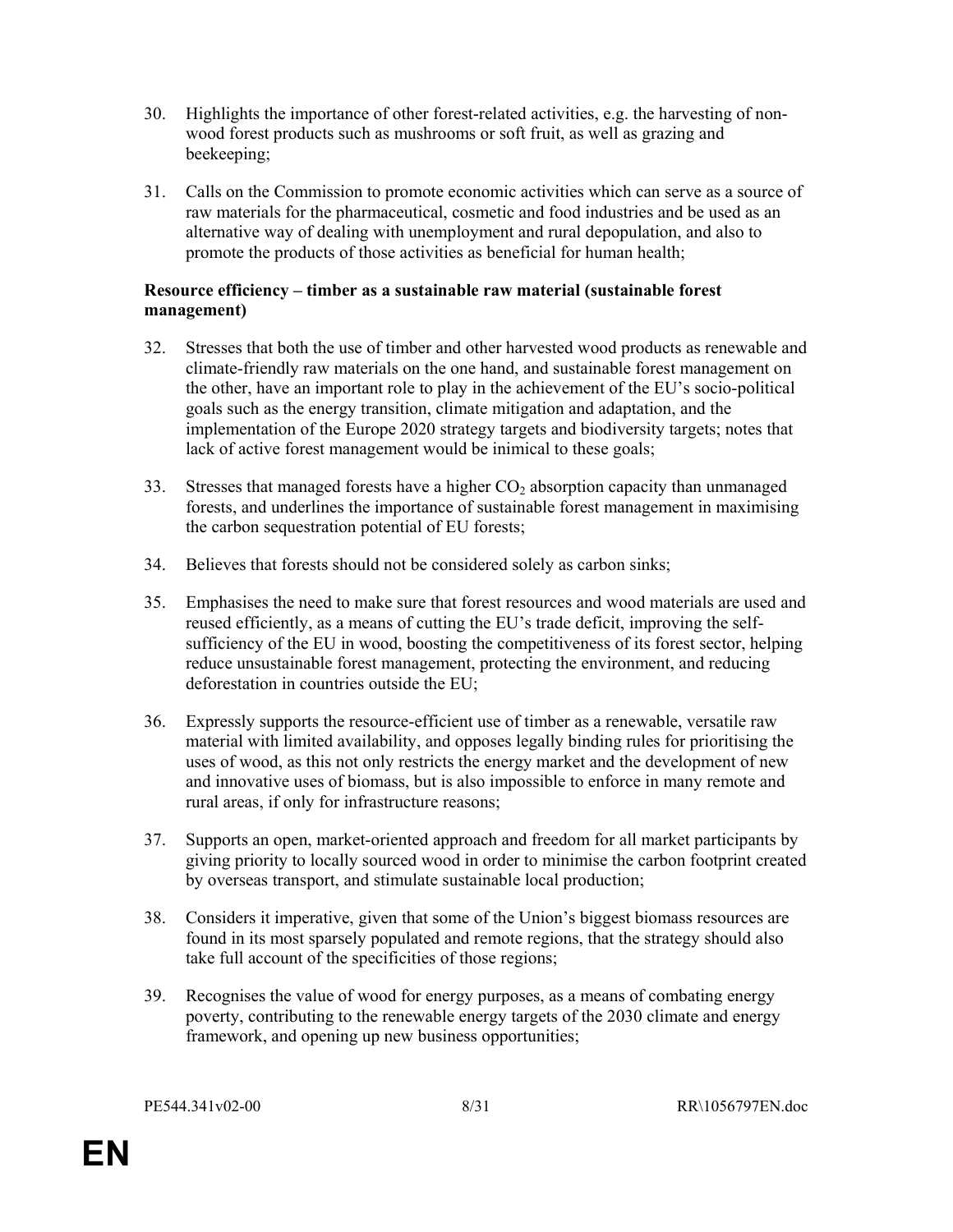- 40. Considers that the new forest strategy must enable greater cooperation on the issue of the structuring of the timber industry and the regrouping of operators, with a view to ensuring better use of the forest resource;
- 41. Takes the view that sustainable forest management must be based on generally acknowledged and accepted principles and tools, such as criteria and indicators for sustainable forest management which must always apply to the sector as a whole regardless of the end use of wood;
- 42. Supports the Commission's intention to develop, together with the Member States and stakeholders, an ambitious, objective and demonstrable set of criteria and indicators for the sustainable management of forests, stressing that these criteria should be aligned with the requirements of Forest Europe (Ministerial Conference on the Protection of Forests in Europe)<sup>1</sup>, which form a pan-European basis for uniform reporting on sustainable forest management and a basis for sustainability certification, taking into account the diversity of forest types across Europe;
- 43. Acknowledges that the growing demand for forest-based materials, primarily as a result of the rise in the number of biomass-based renewable energies, calls for new ways of increasing the availability of timber to ensure the sustainable exploitation of forests;
- 44. Notes the significant progress made in the negotiations within Forest Europe towards a 'European Forest Convention'<sup>2</sup> as a binding framework for sustainable forest management and for improving the balance of interests in forest policy, and calls on the Member States and the Commission to make all necessary efforts to resume these negotiations and drive them forward to a successful conclusion;
- 45. Takes the view that forest management plans or equivalent instruments can be important strategic instruments for the implementation of concrete measures at the level of individual businesses, for long-term planning and for the implementation of sustainable forest management in European forests; emphasises, however, that the implementation of the concrete measures contained in these plans at the forest holding level must remain subject to national regulations;
- 46. Calls on the Member States, in line with the subsidiarity and proportionality principles, to monitor and promote the implementation of the forest management plans without creating unnecessary administrative burdens;
- 47. Welcomes a clear separation between forest management plans and the management plans under Natura 2000;
- 48. Points out that forestry management plans are only a condition for receiving EU rural development funds for beneficiaries above a certain holding size, and that forests below the threshold size are exempt; furthermore notes that equivalent instruments can also be approved;

<sup>&</sup>lt;sup>1</sup> Forest Europe - Ministerial Conference on the Protection of Forests in Europe, Intergovernmental Negotiating Committee for a Legally Binding Agreement on Forests in Europe: http://www.foresteurope.org/

<sup>2</sup> See: http://www.forestnegotiations.org/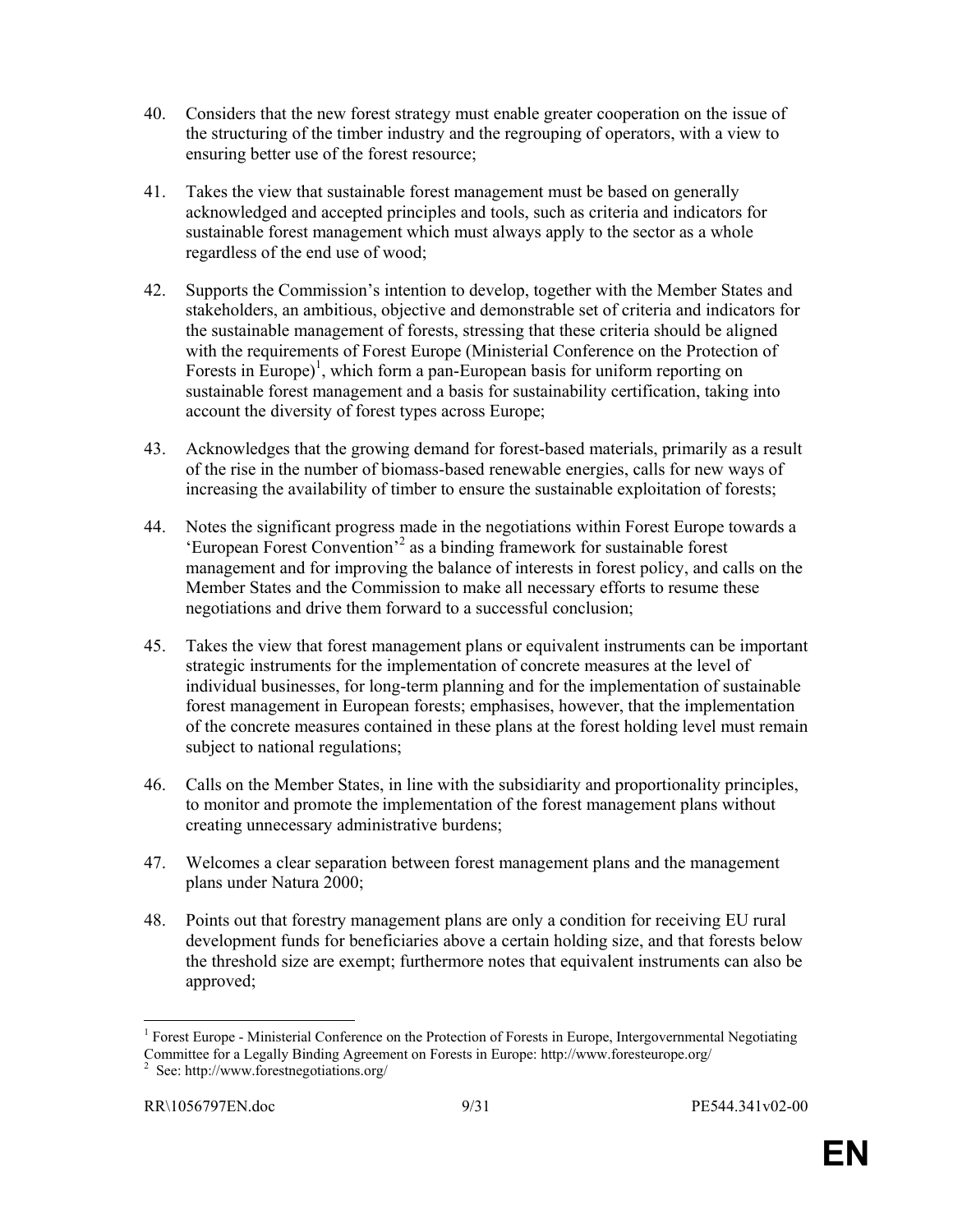- 49. Calls on the Member States to make full use of this existing flexibility when implementing legislation, especially to benefit smaller operators;
- 50. Calls on the Commission and the Member States to create incentives and support new business models, such as production cooperatives, that seek to encourage small private forest owners to manage their forests actively and sustainably;
- 51. Maintains that in order to implement the strategy in the proper way it is essential to have a specific long-term action plan emphasising the importance of mobilisation and sustainable use of forest timber, with the aim of creating added value and jobs, while providing means of strengthening private forestry businesses and supporting organised groupings of forest owners;
- 52. Underlines that efficient resource management should include support programmes for the afforestation of land areas that are not fit for agriculture, as well as for the creation of shelter belts;

## Research and development – education and training

- 53. Considers that priority should be given to the practical application of research, since the whole sector can benefit from new ideas and the forest-based industries have great potential for growth; also considers that further investments in innovation in the sector can create new production niches and more efficient processes that would ensure smarter use of available resources and could minimise negative impacts on forest resources;
- 54. Calls on the Commission to assess, from the point of view of forestry and wood working priorities, the European R&D programmes (Horizon 2020) and the programme for the competitiveness of small and medium-sized enterprises (COSME) and, where appropriate, to develop new instruments for the forest-based sector and promote targeted research into cost-effective solutions for new and innovative timber products to support the development of the sustainable wood-based bioeconomy;
- 55. Welcomes the benefits of sharing best practices and existing knowledge on forests between Member States, and calls on the Member States and the Commission to support exchanges between industry, scientists and producers;
- 56. Stresses the importance of supporting EU framework programmes for research, development and innovation for achieving smart and sustainable growth, higher addedvalue products, cleaner technology and a high degree of technological advance, in particular in relation to refined biofuels and industrial building using wood, along with the automotive and textile sectors;
- 57. Recalls that, according to the Commission, in 2009 the bioeconomy represented a market estimated to be worth over EUR 2 trillion, providing 20 million jobs and accounting for 9 % of total employment in the EU;
- 58. Notes that every euro invested in bioeconomy research and innovation under Horizon 2020 will generate about EUR 10 in added value; stresses that forests play a crucial role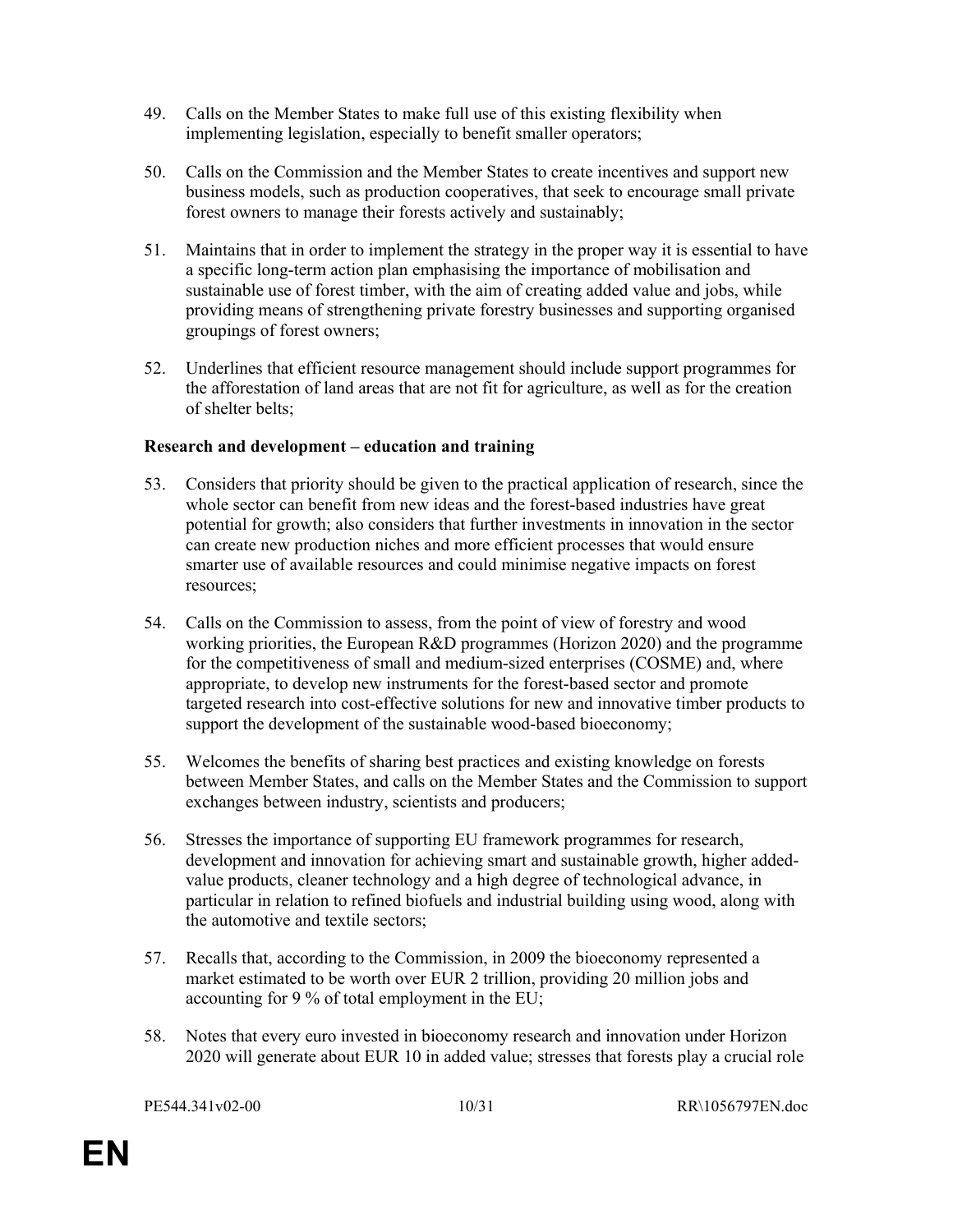in the bioeconomy now and will continue to do so in the future;

- 59. Considers that the substitution of oil-based or heat-intensive raw materials by timber and harvested wood products should be encouraged, in line with progress in research and technology, and that this can positively contribute to further gains in terms of climate change mitigation as well as job creation;
- 60. Stresses the need to carry out a cost assessment of all EU legislation affecting the value chains of forest-based industries, with a view to cutting out all unnecessary and burdensome bureaucracy and creating an enabling framework in order to increase the industries' long-term competitiveness in a sustainable manner, and also to support the principle that legislative proposals affecting the forestry sector and the value chains of forest-based industries should be thoroughly evaluated by means of an impact assessment;
- 61. Takes the view that extending the forest-related knowledge basis is of crucial importance to research and that reliable information is essential for the implementation of the forest strategy;
- 62. Notes the availability of information and monitoring resources via the Copernicus programme and other space initiatives at European level, and recommends increasing the use of these resources and tools;
- 63. Notes that national forest inventories represent a comprehensive monitoring tool for assessing forestry stocks and take regional considerations into account while also responding to demands for less red tape and lower costs;
- 64. Welcomes the Commission's efforts to establish a European forest information system based on national data and initiatives to improve the comparability of new and existing data, and hopes in this regard to see a reinforcement of the analysis of data on the economy and employment in the forest and woodworking sectors;
- 65. Recommends, in particular, that there should be more long-term data sets to help the understanding of trends in forestry and its adaptation to climate change;
- 66. Takes the view that a skilled and well-trained workforce is essential for the successful implementation of sustainable forest management, and calls on the Commission and the Member States to devise measures and, where possible, to use existing European instruments such as the European Agricultural Fund for Rural Development (EAFRD), the European Regional Development Fund (ERDF), the European Social Fund (ESF) and the European training programmes (ET2020) to support generation renewal and compensate for the skilled workforce shortage in the forests;
- 67. Calls on the Commission to support the preparation of information campaigns for the sector aimed at raising awareness of the opportunities it offers for tackling unemployment and depopulation, as well as increasing its attractiveness to young people;
- 68. Takes the view that training programmes should be developed, particularly for new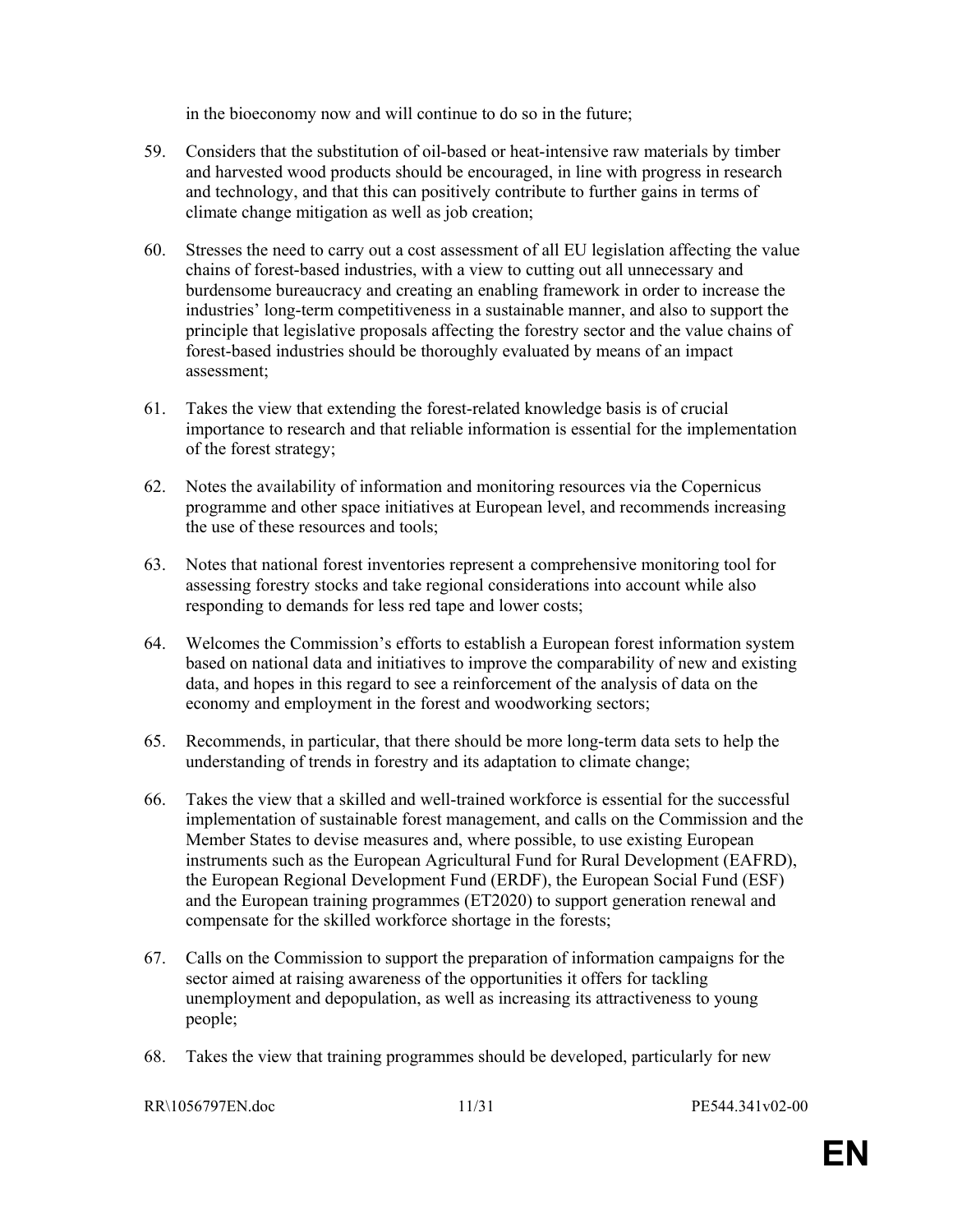entrants and young foresters as well as for existing employees in the construction industry, in order to increase their awareness of the opportunities created by the use of wood, so that the transfer of knowledge regarding sustainable forest management and its downstream industries is ensured;

- 69. Recognises that sustainable management for the entire life-cycle of forest products can make a significant contribution towards achieving green economy objectives, in particular those linked to climate change mitigation policies and efficient use of resources;
- 70. Considers that Member States should promote the sustainable use of forest products in the construction sector, including application to the construction of more affordable houses built from sustainably sourced raw materials;
- 71. Points out the importance of traditional high-value uses that still have huge growth potential, such as using wood in construction and packaging;
- 72. Notes that current technological developments enable construction of high-capacity housing developments made mostly of wood, thus significantly limiting  $CO<sub>2</sub>$  emissions in the building sector;
- 73. Points out that rules on the use of wood for building purposes differ from one Member State to another; calls, therefore, for a commitment to adopt EU rules promoting the wider use of wood in buildings;
- 74. Calls on the Member States to develop initiatives to support knowledge and technology transfer and to fully utilise existing EU programmes supporting research and innovation in forestry and the forest-based sector;
- 75. Notes that there are significant gaps in scientific and technological research relating to the adaptation of forestry to climate change, including research into the impact of increasing pests and diseases which pose a serious threat to Europe's forests and forestbased sectors;
- 76. Encourages the Member States and the Commission to act to raise awareness of the economic, environmental and social role of European forests and forestry and the importance of the sustainable forest-based bioeconomy and of wood as one of the EU's crucial renewable raw materials;
- 77. Considers it important to encourage scientific research work oriented towards rational use of biomass and the development of fast-growing energy crops, and to create a model providing an economic incentive for the use of biomass waste;

## Global challenges - environment and climate change

78. Stresses that sustainable forest management has a positive impact on biodiversity and climate change mitigation and can diminish the risks of forest fires, pest damage and disease;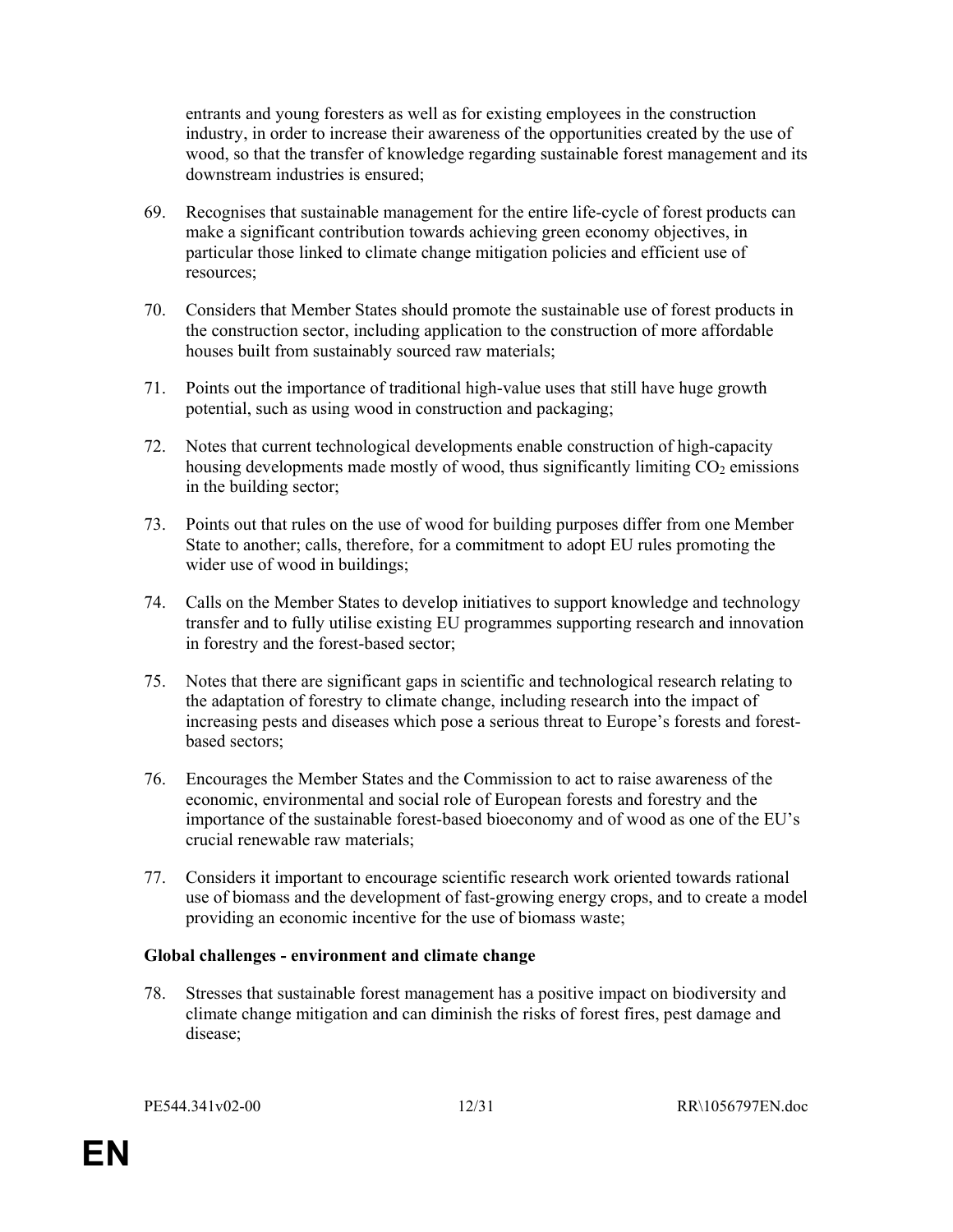- 79. Points out that other issues should be studied further, in particular the problem of overpopulation of herbivores, forest health and facilitating sustainable timber production, Forest Genetic Resources (FGR), measures to prevent and fight forest fires and avoid soil erosion, and the recovery of vegetation cover;
- 80. Recognises that short rotation forestry could provide sustainable wooden biomass while providing the necessary territory maintenance, thus reducing the risks of soil erosion and landslides on set-aside or abandoned land;
- 81. Calls on the Commission and the Member States to take specific action with a view to achieving Aichi Target 5, under which the rate of loss of all natural habitats, including forests, should be at least halved by 2020 and where feasible brought close to zero, and degradation and fragmentation should be significantly reduced;
- 82. Notes that the bioeconomy, as a core element of smart, green growth in Europe, is necessary for the realisation of the objectives of the flagship initiatives 'Innovation Union' and 'Resource Efficient Europe' under the Europe 2020 strategy, and that timber as a raw material has a significant role to play in making progress towards a bio-based economy;
- 83. Takes the view that it is important to promote the implementation of the concept of the bioeconomy, while respecting the sustainability boundaries of raw material supply, in order to boost the economic viability of forest value chains through innovation and technology transfer;
- 84. Calls for more support for diverse forest products, ensuring that the different demands on forest products are balanced and evaluated against the sustainable supply potential and the other ecosystem functions and services provided by forests;
- 85. Expresses serious concern at the pace of world deforestation, particularly in developing countries and often from illegal logging;
- 86. Supports mechanisms that promote the global development of forestry towards more sustainable use, and in this connection refers in particular to the EU Timber Directive<sup>1</sup>, which aims to combat illegal logging and the placing of illegal timber on the European market from third-country imports, as well as to the authorisation system for timber imports to the EU (FLEGT)<sup>2</sup> and to voluntary partnership agreements;
- 87. Calls on the Commission to publish the awaited review of the functioning and effectiveness of the EU Timber Regulation, and stresses that a new regulation should be proportionate and should look at ways of reducing unnecessary costs and reporting requirements for Europe's woodland owners and foresters without compromising the aim of the regulation;

<sup>&</sup>lt;sup>1</sup> Regulation (EU) No 995/2010 of the European Parliament and of the Council of 20 October 2010 laying down the obligations of operators who place timber and timber products on the market.

<sup>&</sup>lt;sup>2</sup> Council Regulation (EC) No 2173/2005 of 20 December 2005 on the establishment of a FLEGT licensing scheme for imports of timber into the European Community (FLEGT = Forest Law Enforcement, Governance and Trade).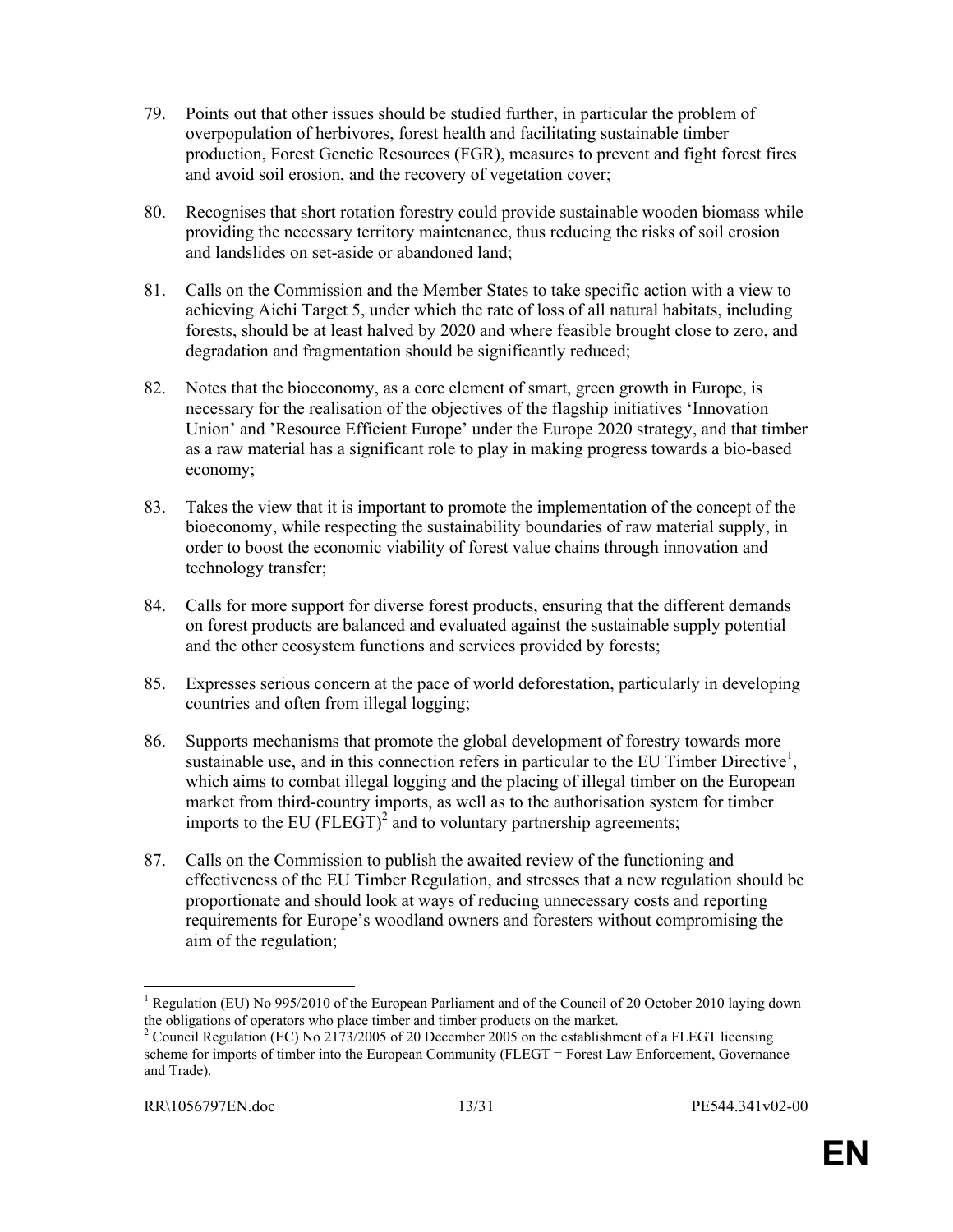- 88. Takes the view, given the challenges posed by global warming and climate change, that ecosystems and populations of species must be healthy, biologically diverse and robust in order to be resilient;
- 89. Highlights the opportunities provided by the Natura 2000 sites where, thanks to their extraordinary natural resources, it is possible to produce forest-based products and services of high environmental and cultural quality;
- 90. Underlines the importance of healthy forest ecosystems offering habitats for animals and plants, but stresses that well-meaning legislation such as the EU Habitats Directive affects land management decisions and must be implemented proportionately;
- 91. Recognises the role of forests in the development of related sectors, and insists in this respect on the importance of supporting melliferous tree growers, which in turn helps the pollination process;
- 92. Takes the view that certain issues affect the forestry industry at global level, particularly illegal felling, and therefore calls on the Commission to reinforce support for the forestry industry among the associated international bodies;
- 93. Notes that demand for biomass, particularly wood, is rising, and therefore welcomes the efforts of the Commission and Member States to support developing countries in their measures to improve forestry policy and forestry legislation, particularly by way of REDD+<sup>1</sup> (Reducing Emissions from Deforestation and Forest Degradation);
- 94. Invites the Commission to develop an action plan on deforestation and forest degradation in order to address the objectives set out in its communication on deforestation, as called for by the Seventh Environmental Action Programme; considers it important to provide for not only the conservation and management of existing forests but also the reforestation of deforested areas;
- 95. Considers that separate reference must also be made to the need for widespread reforestation in areas that have been affected by recurring forest fires;

## Implementation and reporting

- 96. Stresses that the implementation of the EU's forest strategy should be a multiannual coordinated process in which the views of Parliament should be taken into account and that the strategy should be implemented efficiently, coherently and with minimal red tape;
- 97. Regrets that the implementation process has partly begun before Parliament has adopted its position, and considers that this is not in line with the aim of better coordination of forest-related policies as stated by the Commission in its Strategy text;
- 98. Takes the view that the new strategy should establish links between the strategies and funding plans of the EU and of the Member States, and reinforce cohesion in terms of

 $\ddot{\phantom{a}}$ <sup>1</sup> Reducing Emissions from Deforestation and Forest Degradation: http://unfccc.int/methods/redd/items/7377.php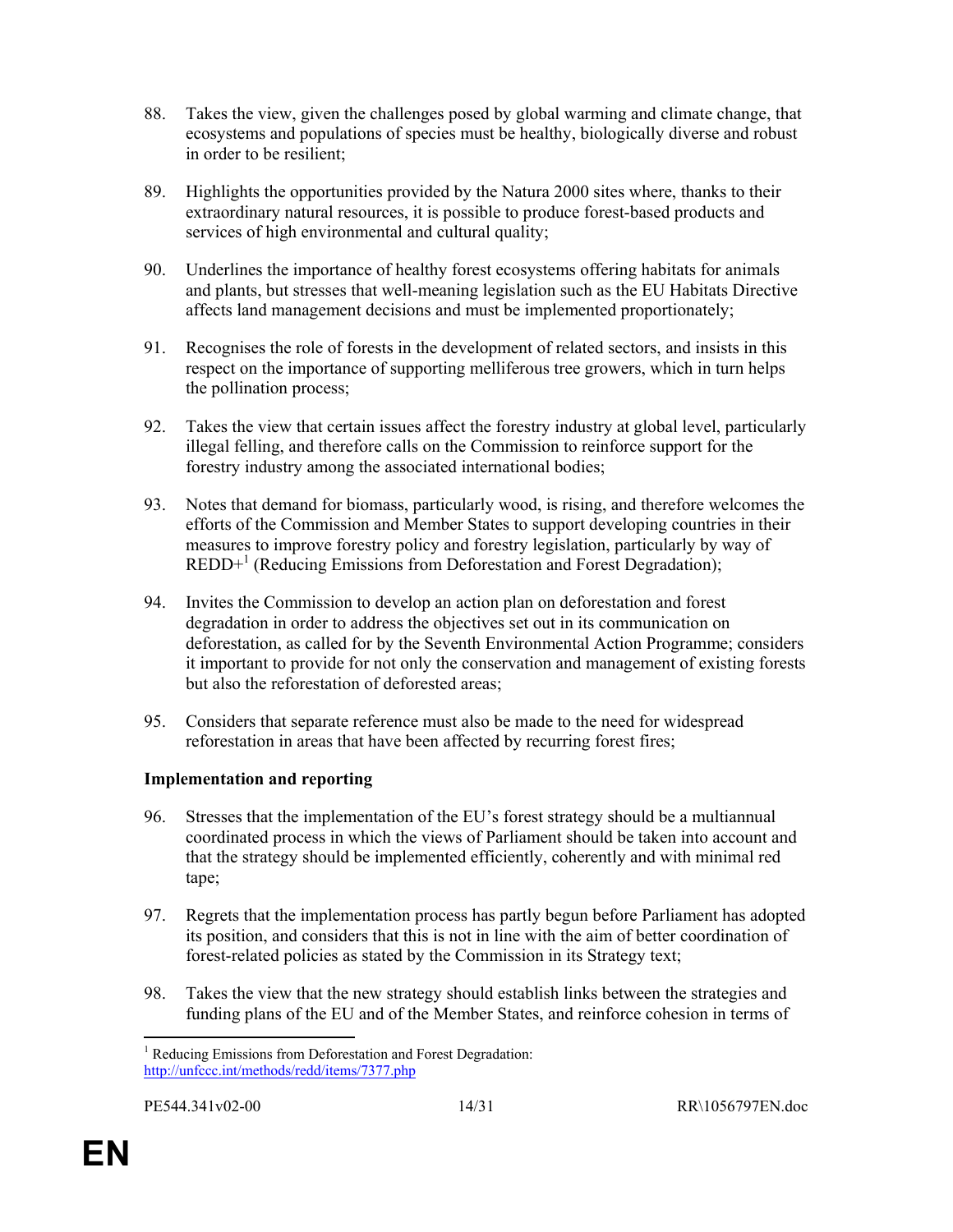planning, funding and the implementation of cross-sector activities;

- 99. Calls for an inclusive, well-structured and balanced implementation of the strategy;
- 100. Takes the view, therefore, that the mandate of the Standing Forestry Committee should be strengthened and better resourced to enable the Commission to fully use the expertise from the Member States whilst implementing the new EU Forest Strategy at EU level; calls on the Commission to consult the Standing Forestry Committee with sufficient notice before submitting any initiative or draft text that will impact on the management of forests and the timber industry;
- 101. Emphasises the important role of the Civil Dialogue Group on Forestry and Cork and other relevant stakeholders, and calls for their proper involvement in the strategy's implementation;
- 102. Takes the view that the transverse nature of forestry issues requires internal cooperation among the various Commission departments when considering any measure which may impact on the specific nature of sustainable forest management and associated industries; therefore calls on DG Environment, DG Climate Action, DG Agri, DG Energy, DG Research and Innovation and other DGs concerned to work together strategically in order to ensure effective implementation of the strategy through enhanced coordination and communication;
- 103. Considers that, in view of the Commission's list of priorities on growth, employment and investment, priority should also be given in implementing the new EU forest strategy to promoting the competitiveness and sustainability of the forest sector, supporting both rural and urban areas, expanding the knowledge basis, protecting forests and preserving their ecosystems, promoting coordination and communication, and increasing the sustainable use of wood and non-wood forest products;
- 104. Calls on the Commission to supplement the strategy with a robust action plan containing specific measures, and to report to Parliament annually on the progress made in the implementation of specific actions under the strategy;
- 105. Advocates the convening of an expanded AGRI-ENVI-ITRE committee to permit a balanced discussion on progress in the implementation of the new EU forest strategy;
- 106. Instructs its President to forward this resolution to the Council and the Commission.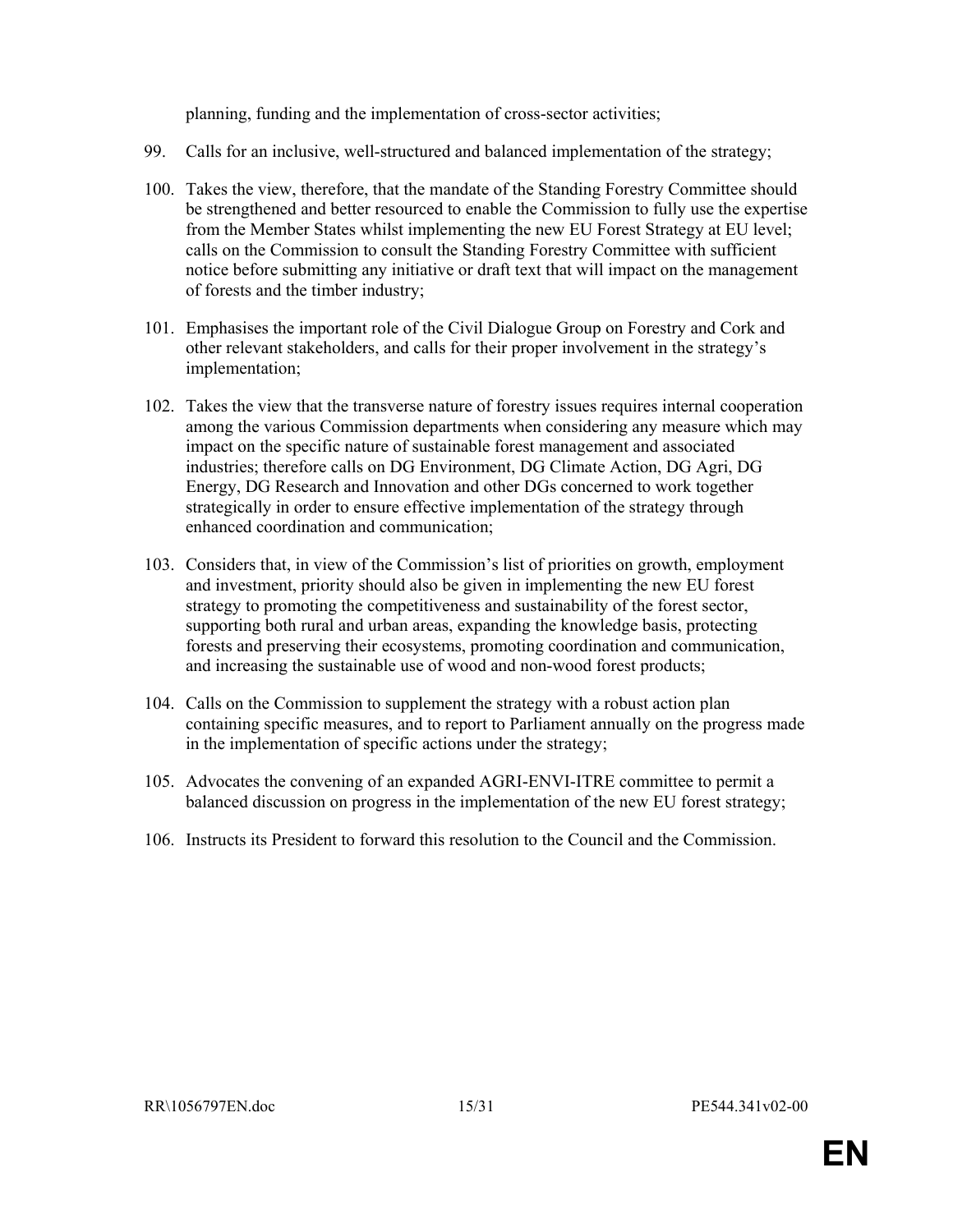# EXPLANATORY STATEMENT

Forests and forestry provide a number of additional benefits to the economy while at the same time ensuring a good quality of life, sustainability, jobs and added value. The forestry sector employs over 3.5 million people throughout Europe and is thus the continent's third largest employer, just behind the metal and food industries. Over 451 820 forest-based businesses contribute 7% to economic growth, while felling only 60% of annual new-grown timber in the process.

Timber is an important resource of major economic significance for rural areas. The attentive care and management of European forests by forest-based businesses and over 16 million forest owners ensures that the forests can continue to perform their ecological, economic and social functions in a sustainable manner. Over 50% of European forests are in private ownership.

Sustainable forest management means guaranteeing the long-term safety of the forest for future generations. Indeed, this was the underlying principle of the UN Environmental Conference in Rio de Janeiro in 1992: Sustainable development is development that meets the needs of the present without compromising the ability of future generations to meet their own needs and choose their own life style.

Guided by these figures and principles, the rapporteur is presenting a report which seeks to further strengthen forests and the forest-based sector in their social, economic and ecological roles and focus on timber as a sustainable raw material and an important resource for Europe.

Given that many EU policy areas, such as energy, environmental and climate policy, have an impact on the management of the forests, the rapporteur considers it indispensable for the new EU forest strategy to focus on better coordination, so that forestry and the forests are given a higher profile among the individual European strategies and a coherent approach can be found. It is particularly alarming that the Commission's has separate, divergent policies in this area. With a view to simplification and better lawmaking, therefore, the Commission's own internal structures should be carefully examined. Strengthening the Standing Forestry Committee would go some way to counteracting these contradictions in the Commission.

The rapporteur also takes the view that no new bureaucratic obstacles should be created for forest owners and managers. She expressly opposes mandatory forest management programmes and rejects passing on to forest owners the responsibility for drawing up Natura 2000 plans. She also takes the view that sustainability criteria are equivalent to a quality criterion and should always apply across the whole sector. Accordingly, in view of the heterogeneous nature of European forests, there should be no 'one-size-fits-all' catalogue of criteria. In this connection the rapporteur strongly supports efforts aimed at drawing up a 'European Forest Convention' in the context of Forest Europe.

Furthermore, the rapporteur takes the view that in the interest of better coordination, particular priority should be given to research and development, because the whole forestry sector together with its downstream industries can benefit from new, efficient production opportunities and product ideas. In addition, the innovation potential and further development of the bio-economy and sustainable use of raw materials performs a crucial service for the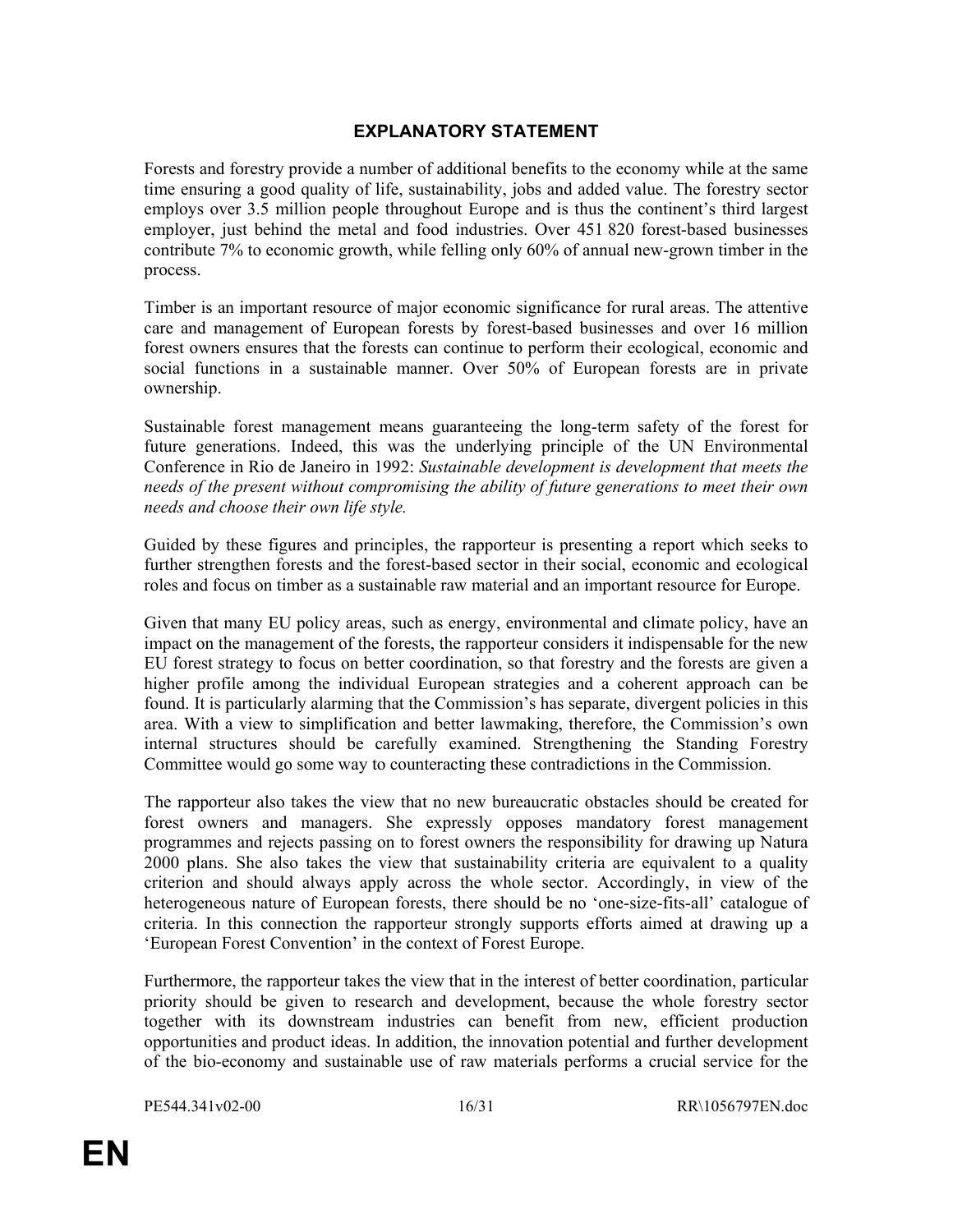environment and the climate.

In addition to the undisputed importance of forestry for rural areas, the rapporteur is keen to make clear that forestry also takes place in towns, and that downstream industries in particular create many jobs in urban areas. The urbanisation of society is leading to a gradual loss of knowledge about forests and forestry and the contribution they make to prosperity and jobs. In line with the principle of bringing classrooms into the forest and vice versa, encouragement should therefore be given to initiatives that close the gap between town and forest.

Finally, the rapporteur wishes to stress once again that she is interested in implementing the EU forest strategy in a way which involves as little red tape as possible, which strengthens the forestry sector and does not burden it with new requirements.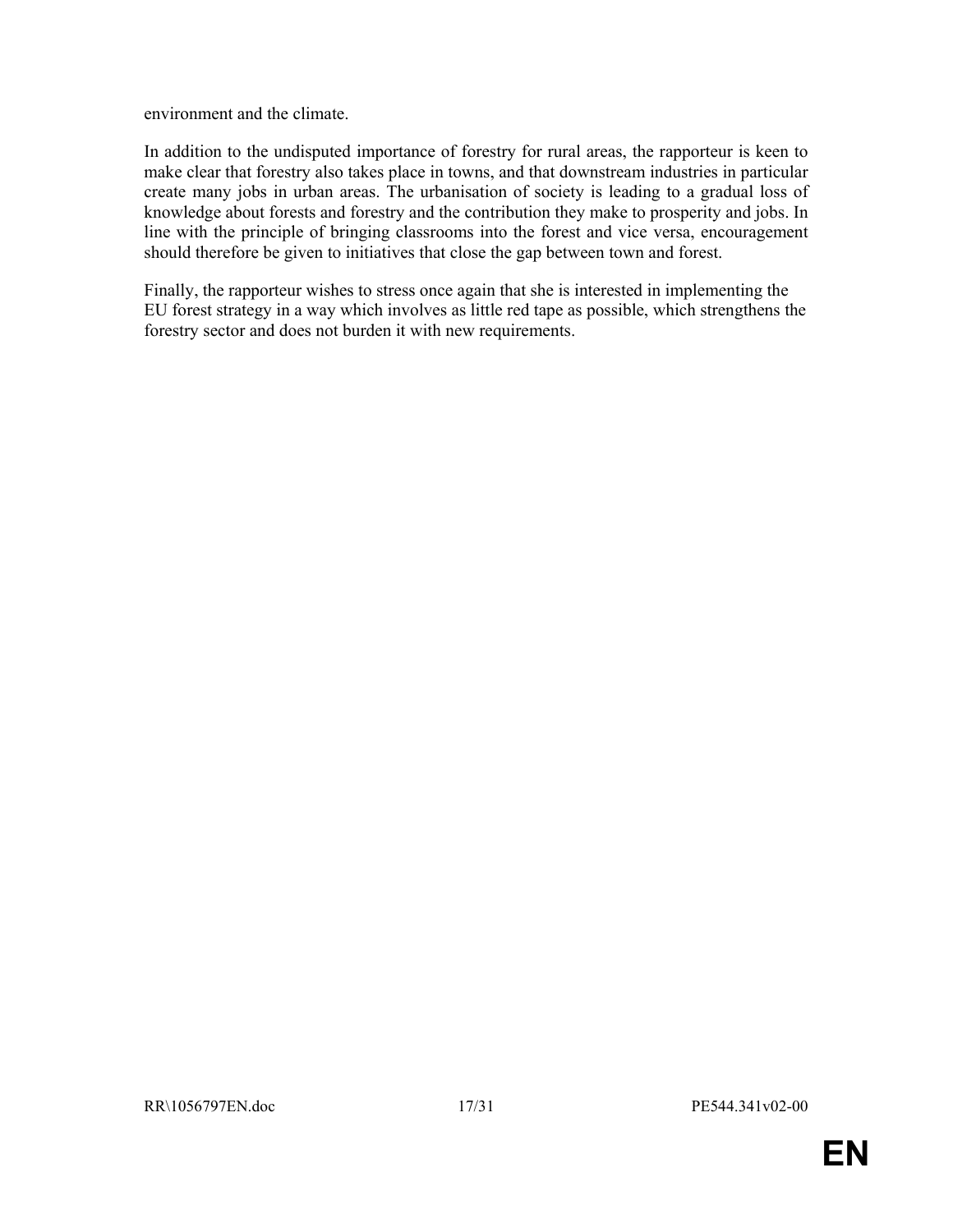25.2.2015

# OPINION OF THE COMMITTEE ON THE ENVIRONMENT, PUBLIC HEALTH AND FOOD SAFETY(\*)

for the Committee on Agriculture and Rural Development

on a new EU forest strategy: for forests and the forest-based sector (2014/2223(INI))

Rapporteur: Francesc Gambús

## **SUGGESTIONS**

The Committee on the Environment, Public Health and Food Safety calls on the Committee on Agriculture and Rural Development, as the committee responsible, to incorporate the following suggestions into its motion for a resolution:

- 1. Welcomes the Commission communication on a new European forest strategy and stresses the importance of making forest protection and management incentives a vital part of it; emphasises, bearing in mind the subsidiarity principle, the need for a comprehensive, holistic and consistent joint strategy to enhance the multifunctional role of forests and the forest sector in the EU in terms of the wide societal, economic and environmental benefits that they provide, as well as to prevent and manage forest disasters;
- 2. Acknowledges that Europe's forests are of immense value in terms of biodiversity and the ecosystem services that they provide, including but not limited to water retention, flood protection and, importantly, climate change mitigation, by absorbing and storing 10 % of the EU's carbon emissions; considers, therefore, that forests should benefit from a high level of protection and an improvement in the conservation status of forest species and habitats, in line with the objectives of the EU Biodiversity Strategy up to 2020 and the 7th EAP; highlights the opportunities provided in this respect by the Natura 2000 network, which includes a significant proportion of Europe's forests;
- 3. Stresses that the Union has agreed that by 2020 the loss of biodiversity and the degradation of ecosystem services, including pollination, must be halted, ecosystems and their services must be maintained and at least 15 % of degraded ecosystems should have been restored; adds that the Union has further agreed that forest management must be sustainable, forests, their biodiversity and the services they provide must be protected and,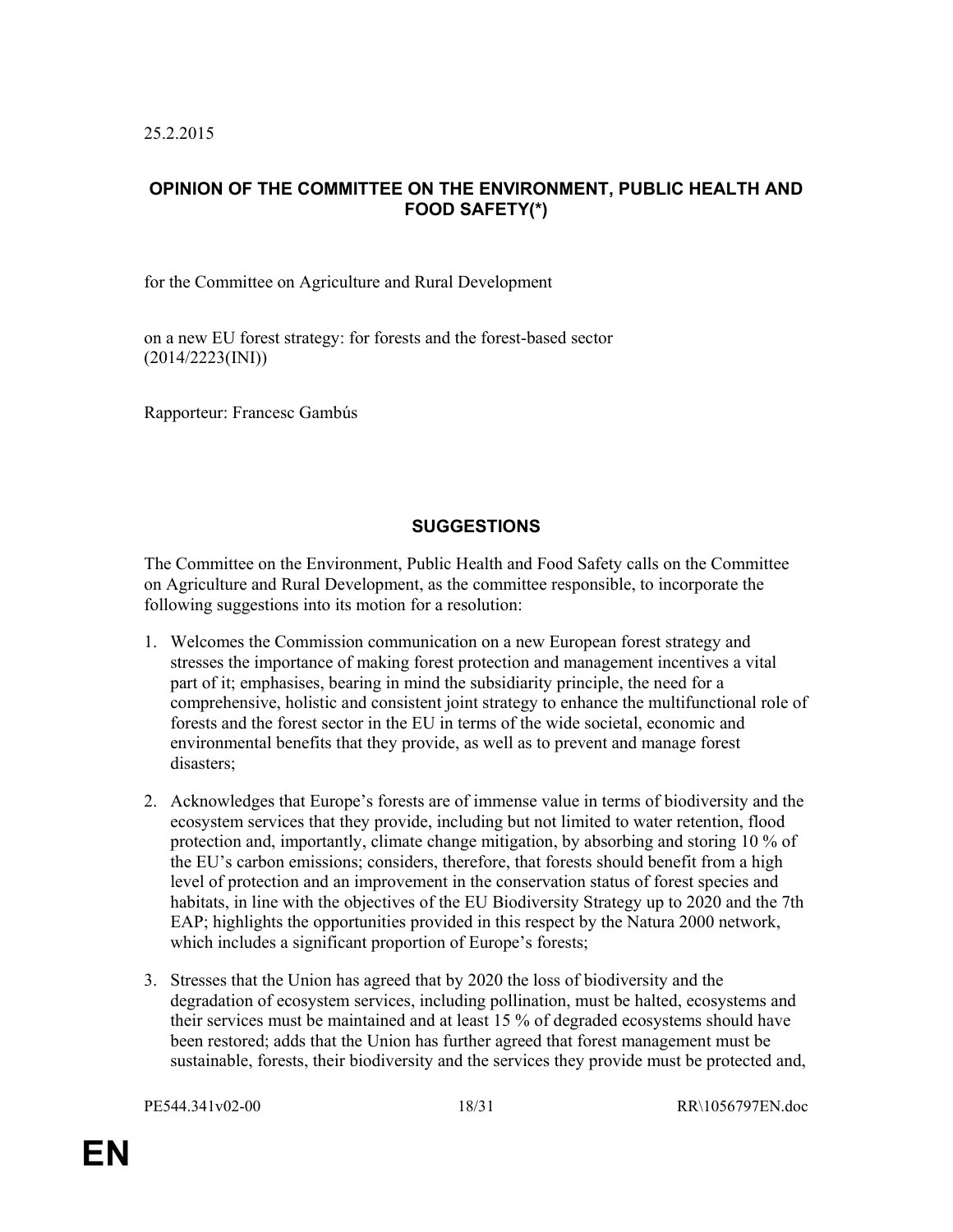as far as feasible, enhanced, and the resilience of forests to climate change, fires, storms, pests and diseases must be improved; emphasises, in addition, the need therefore to develop and implement a renewed Union Forest Strategy that addresses the multiple demands on, and benefits of, forests and contributes to a more strategic approach to protecting and enhancing forests, including through sustainable forest management<sup>1</sup>;

- 4. Maintains that, in order to implement the strategy in the proper way, it is essential to have a specific long-term action plan emphasising the importance of mobilisation and sustainable use of forest timber, with the aim of creating added value and jobs, while providing means of strengthening private forestry businesses and supporting organised groupings of forest owners;
- 5. Calls on the Commission and the Member States to consider introducing EU-wide targets for forest cover with a view to increasing current levels, curbing deforestation and improving the quality of existing forests and woodland; recommends increasing forest cover, especially in areas not suitable for food production and in particular in close proximity to urban areas in order to mitigate adverse heat effects, reduce pollution and enhance links between people and forests; stresses the need for careful planning in this regard; believes that forests should not be considered solely as carbon sinks to offset the rise of emissions in other sectors of the economy;
- 6. Calls on the Commission and the Member States to take specific action with a view to achieving Aichi Target 5, whereby the rate of loss of all natural habitats, including forests, should be at least halved by 2020 and where feasible brought close to zero, and degradation and fragmentation significantly reduced<sup>2</sup>;
- 7. Considers that priority should be given to research because the whole sector can benefit from new ideas;
- 8. Encourages tree-planting in cities as a way of tackling environmental challenges associated with urban pollution and man-made landscapes, for example by providing shade in the summer and moderating air temperatures during heatwaves;
- 9. Welcomes the study assessing the impact of EU consumption on deforestation published by the Commission in July 2013; regrets that despite the request made by Parliament in its resolution of 23 April 2009<sup>3</sup>, the study does not deal with forest degradation; calls on the Commission to bring forward proposals to reduce the impacts identified in the study and contribute to EU and international environmental goals and commitments to sustainable development; calls on the Commission to publish an EU action plan on deforestation and forest degradation to this end, as called for by the 7th Environmental Action Programme<sup>4</sup>;
- 10. Calls on the Member States to consider including ecosystem services payments as forest

 $\ddot{\phantom{a}}$ <sup>1</sup> Decision No 1386/2013/EU of the European Parliament and of the Council of 20 November 2013 on a General Union Environment Action Programme to 2020 - 'Living well, within the limits of our planet'

<sup>2</sup> European Parliament resolution of 20 April 2012 on 'Our life insurance, our natural capital: an EU biodiversity strategy to  $2020'$  – Texts adopted, P7\_TA(2012)0146.

 $3$  European Parliament resolution of 23 April 2009 on addressing the challenges of deforestation and forest degradation to tackle climate change and biodiversity loss (OJ C 184E, 8.7.2010, p. 4).

<sup>&</sup>lt;sup>4</sup> Decision No 1386/2013/EU of the European Parliament and of the Council of 20 November 2013.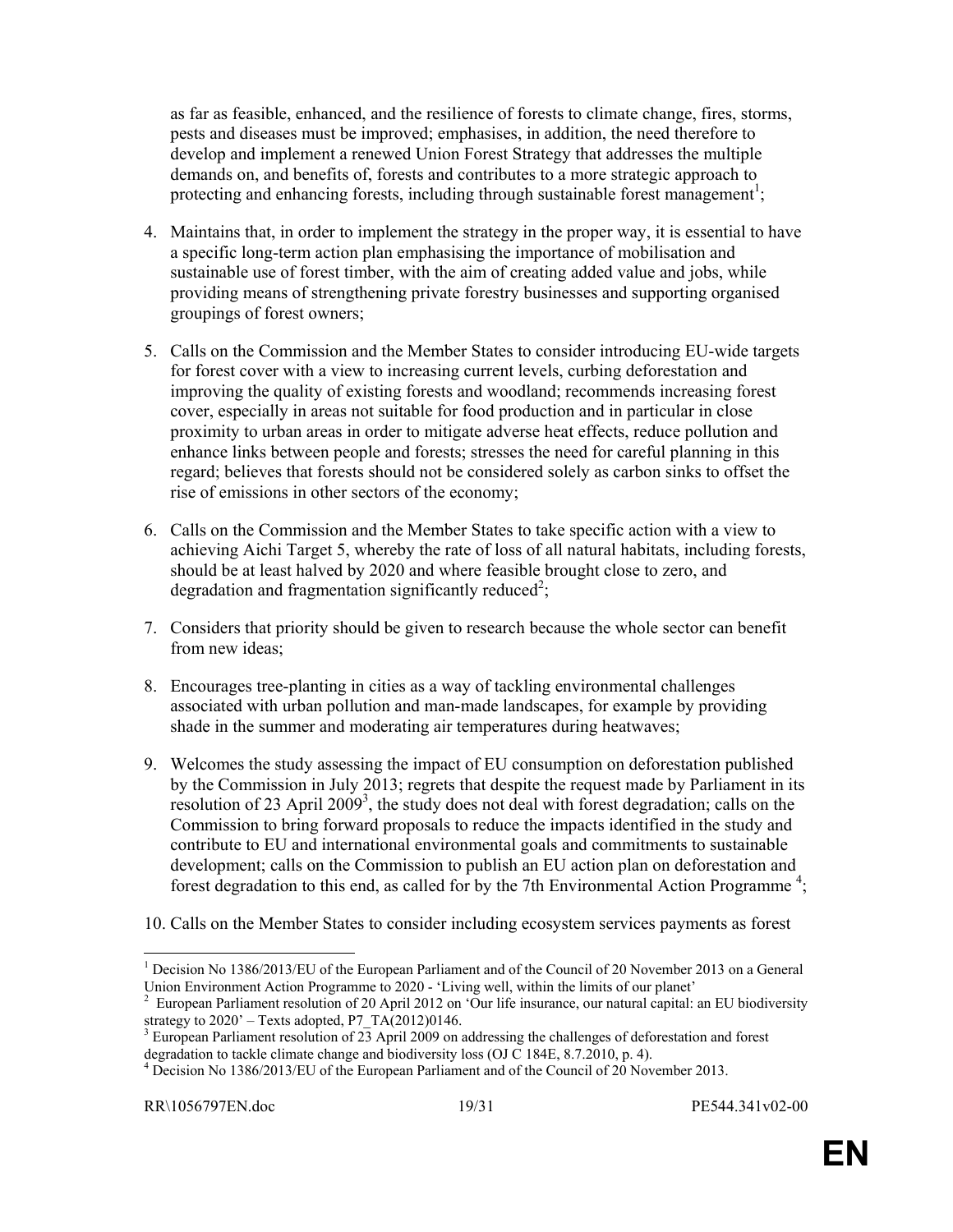management incentives, bearing in mind the importance of wood as a renewable and climate-friendly raw material and the role of forest-based value chains; points out that sustainable forest management has a positive impact on biodiversity, on climate, and on forests' protection from and resilience to fires, storms, pests and diseases, and is crucial for economic development, especially in rural areas and remote regions;

11. Calls for greater attention to be paid to the expansion of forest coverage and to conserving and creating sustainable forest ecosystems by applying additional nature-friendly forestry methods; believes that rational use of forest resources should be ensured by supervising felling more effectively, optimising business operations, and employing all other effective means;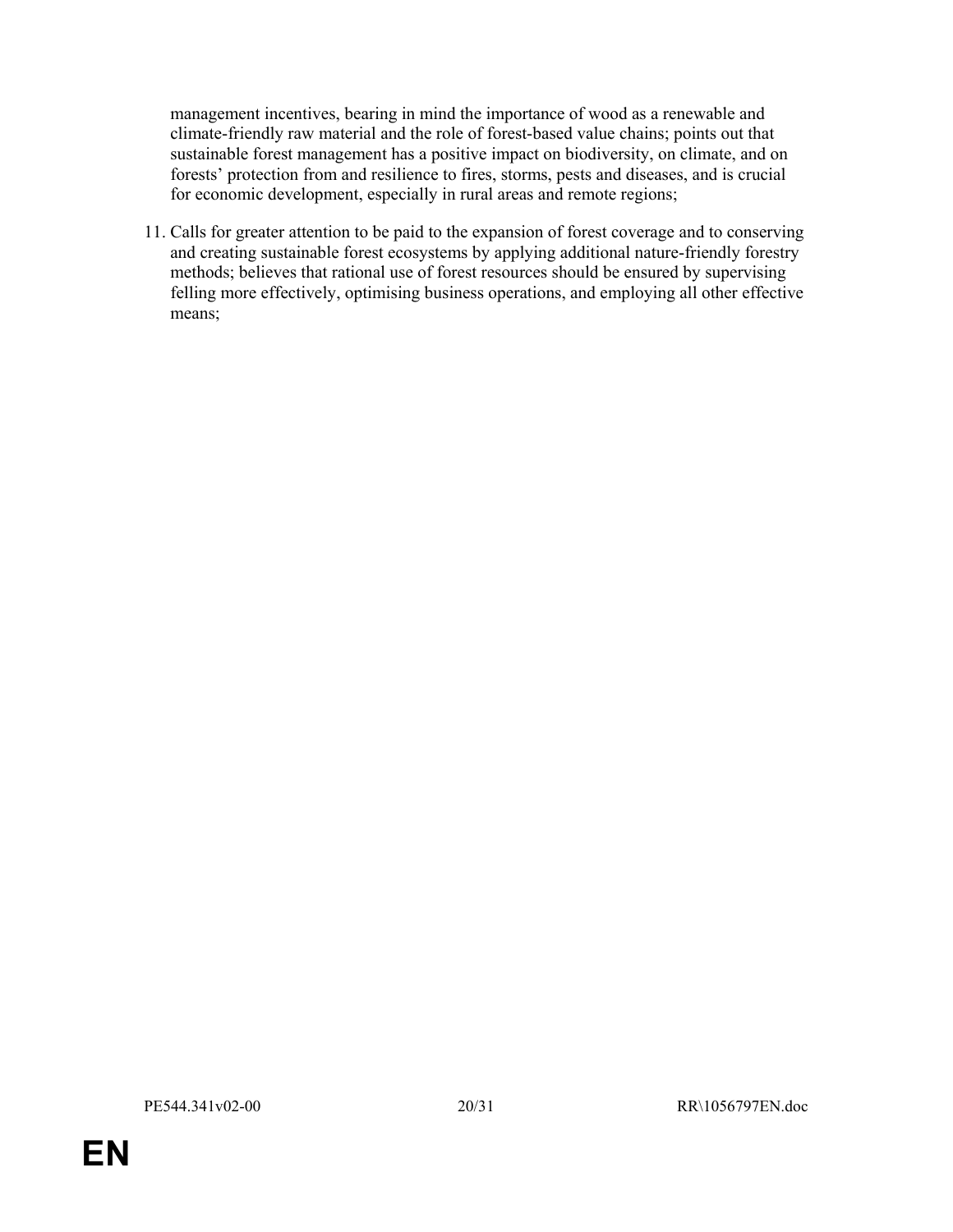- 12. Stresses that according to scientific research, managed forests have a higher  $CO<sub>2</sub>$ absorption capacity than unmanaged forests; recognises, therefore, the important role of managed forests in climate change mitigation efforts and in generating employment in rural areas; underlines the importance of sustainable forest management in maximising the carbon sequestration potential of EU forests<sup>1</sup>;
- 13. Emphasises, recalling that to date there is no specific forest policy on the prevention of forest fires, that, particularly in the Mediterranean region, forest fires occur on a regular basis, and are both a cause and a consequence of climate change; points out that storms and forest fires and pests can be mitigated using improved and active forest management and forestry techniques through, for example, grazing and agro-forestry practices under the common agricultural policy;
- 14. Considers it important to provide for not only the conservation and management of existing forests but also the reforestation of deforested areas; considers that separate reference must also be made to the need for widespread reforestation in areas that have been affected by recurring forest fires;
- 15. Is concerned at the growing trend to consider forests from a predominantly economic perspective and to limit their value to the wood which they produce, disregarding the very significant environmental and social benefits which they also provide; underlines the need to determine the value of forest ecosystem services more systematically and to take it into consideration in public and private sector decision-making;
- 16. Highlights the need to strengthen and make full use of EU mechanisms aimed at tackling the transboundary pressures on forests arising from the spread of invasive alien species, pests and diseases;
- 17. Stresses, given that forests vary greatly in their size and features, with some Member States having more than half their territories covered by forests, that sustainably managed forests are enormously important in adding value at local and regional level and guaranteeing jobs in rural areas, while at the same time making a vital contribution to the environment;
- 18. Welcomes the reference in the new strategy to the problem of forest pests; takes the view, however, taking into account new legislation on invasive alien species and the potential impact they can have on forests, that the Commission should propose additional new financial instruments to help the affected areas combat particularly persistent invasive species or new invasive alien species;
- 19. Considers it imperative, given that some of the Union's largest biomass resources are found in its most sparsely populated and remote regions, that the strategy also takes full

 $\ddot{\phantom{a}}$ <sup>1</sup> See the European Parliament resolution of 5 February 2014 on a 2030 framework for climate and energy policies (Texts adopted, P7\_TA(2014)0094): 'Stresses that active forestry, which increases growth and hence the absorption of carbon dioxide, is an important and cost-effective way of helping to attain the climate targets; notes that each extra cubic metre of forest produced by means of active cultivation absorbs approximately 1.3 tonnes of carbon dioxide; calls on the Commission and the Member States to devise incentives for owners of woods to contribute actively to increased climate benefits, for example by focusing on regional measures which increase lasting forest production and absorption of carbon dioxide'.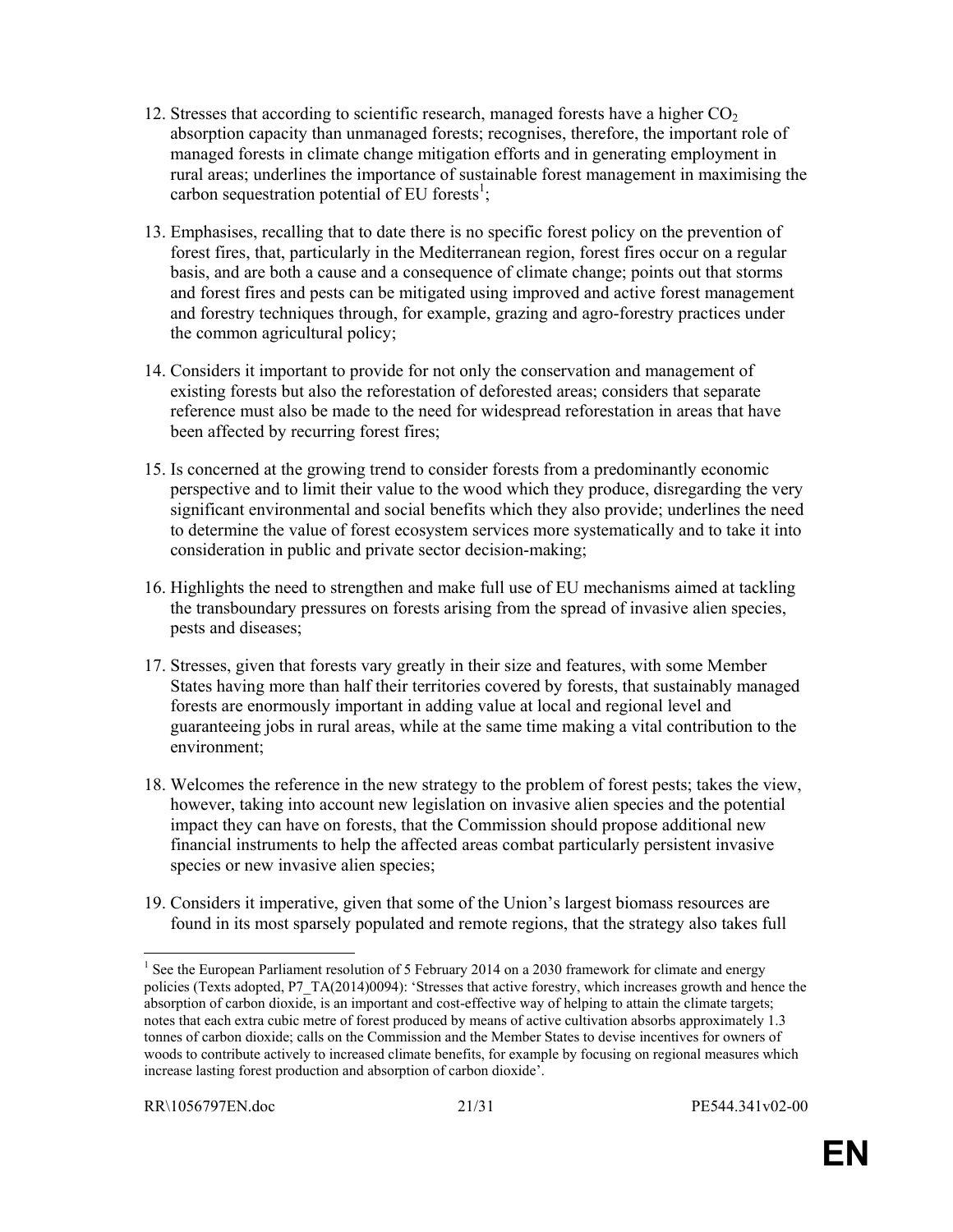account of the specificities of those more sparsely populated and remote regions;

- 20. Takes the view that the strategy needs to take greater account of the problem of tree diseases such as oak decline, which is ravaging cork-oak plantations in Portugal, France and Spain, as well as affecting Special Protection Areas and biosphere reserves; considers that the Commission should have included effective measures and specific resources in the strategy, beyond those applying to rural development, with a view to combating tree diseases;
- 21. Stresses that the predicted growth in demand for wood is both an opportunity and a challenge to the forests and all forest-based sectors, especially as droughts, fires, storms, and pests are expected to damage forests more frequently and more severely as a result of climate change; recalls in this context the need to protect forests from these growing threats and to reconcile their productive and protective functions;
- 22. Stresses the need to clarify, as a matter of urgency, the greenhouse impacts of the various uses of forest biomass for energy and to identify the uses that can achieve the greatest mitigation benefits within policy-relevant timeframes;
- 23. Welcomes, with regard to fire prevention, the steps taken in some Member States to bring in temporary bans on building on land affected by fire so as to prevent arson being committed with a view to the subsequent development of the land;
- 24. Takes the view that it is important to promote the implementation of the concept of the bioeconomy, while respecting the sustainability boundaries of raw material supply, to boost the economic viability of forest value chains through innovation and technology transfer, and, to this end, to provide more support for diverse forest products, ensuring that the different demands on forest products are balanced and evaluated against the sustainable supply potential and the other ecosystem functions and services provided by forests; emphasises the significant role the bioeconomy plays in terms of achieving the Commission's new priorities of growth, employment and investment;
- 25. Considers that the substitution of oil-based or heat-intensive raw materials by timber and harvested wood products should be encouraged, in line with progress in research and technology, which can positively contribute to further gains in terms of climate change mitigation as well as job creation;
- 26. Stresses the important role of the sustainable production of timber and other materials, such as cork, green chemicals and textile fibres, for the development of sustainable economic models and the creation of green jobs;
- 27. Emphasises that in order to achieve the EU's climate objectives it is vital that wood is used in a resource-efficient way, in line with the cascading use principle; calls on the Commission to ensure efficient use of wood resources in EU climate and energy polices;
- 28. Reiterates its call on the Commission to propose sustainability criteria for solid and gaseous biomass, taking into account lifecycle greenhouse gas emissions in order to limit the inefficient use of biomass resources; calls for the revision and restriction of the carbon neutrality assumption as regards biomass combustion under EU climate policy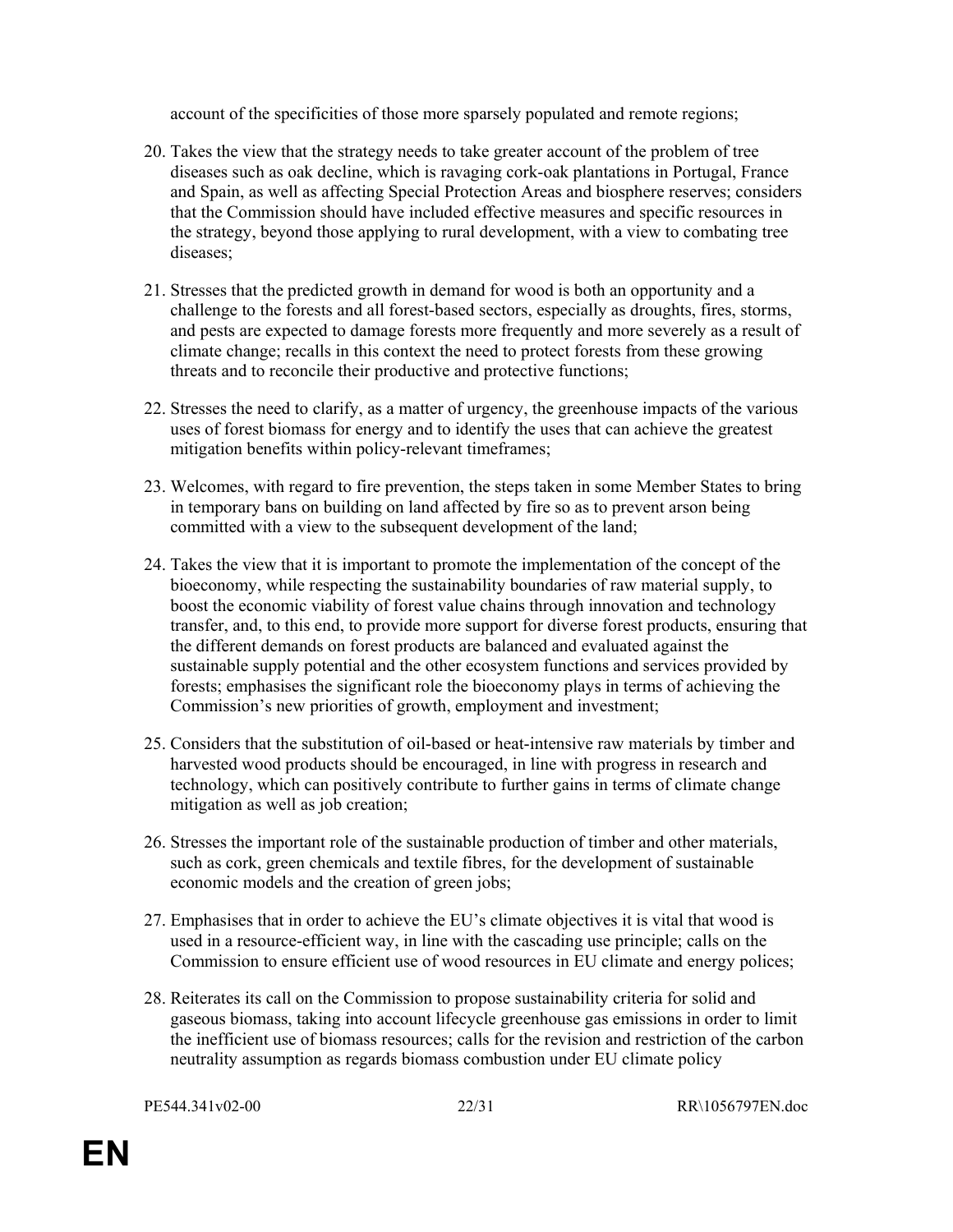instruments;

- 29. Emphasises the need to make sure that forest resources and wood materials are used and reused efficiently, as a way of cutting the EU's trade deficit, improving the selfsufficiency of the EU in wood and the competitiveness of its forest sector, helping to reduce unsustainable forest management, protecting the environment, and reducing deforestation in countries outside the EU;
- 30. Believes that the EU should prioritise the use of locally-sourced timber, harvested wood products or forest biomass, as opposed to wood imported from outside the EU, in order to minimise the carbon footprint caused by overseas transport and stimulate sustainable local production;
- 31. Expressly supports the resource-efficient use of wood, and opposes legally binding rules for prioritising the uses of wood, as this not only restricts the energy market and the development of new and innovative uses of biomass, but is also impossible to enforce in many remote and rural areas; in this connection, supports an open, market-oriented approach enabling different actors to develop the potential of advanced wood-based materials and chemicals, which are foreseen to play a major role in the EU bio-economy;
- 32. Expresses serious concerns over the pace of world deforestation, particularly in developing countries and often due to illegal logging; calls on the Commission and the Member States to comprehensively revise the EU Timber Directive as well as the FLEGT scheme for timber imports, with a view to curbing the illegal trade in timber which endangers forest ecosystems and negatively influences the competitiveness of European timber traders; suggests deploying or adjusting relevant public procurement rules which could encourage purchases of properly certified timber and harvested wood products;
- 33. Recalls that, by 2020 and in line with Sustainable Forest Management, forest management plans or equivalent instruments should be in place for all forests that are publicly owned and for forest holdings above a certain size that receive funding under the EU Rural Development Policy; calls on the Member States to monitor and promote the implementation of the forest management plans without creating unnecessary administrative burdens and taking into account the proportionality, subsidiarity and 'think small first' principles;
- 34. Stresses the need to address global challenges in global multilateral forums; urges the Commission to take a leading role in advancing globally sustainable forest policy in order to reduce unsustainable management practices and illegal trade , protect the environment and reduce global deforestation; calls to this end on the Commission to publish an EU action plan on deforestation and forest degradation, as called for by the 7th Environmental Action Programme  $:$ <sup>1</sup>
- 35. Points out that rules on the use of wood for building purposes differ from one Member State to another; calls, therefore, for a commitment to adopt EU rules promoting the wider use of wood in buildings;

 $\ddot{\phantom{a}}$ <sup>1</sup> Decision No 1386/2013/EU of the European Parliament and of the Council on a General Union Environment Action Programme to 2020.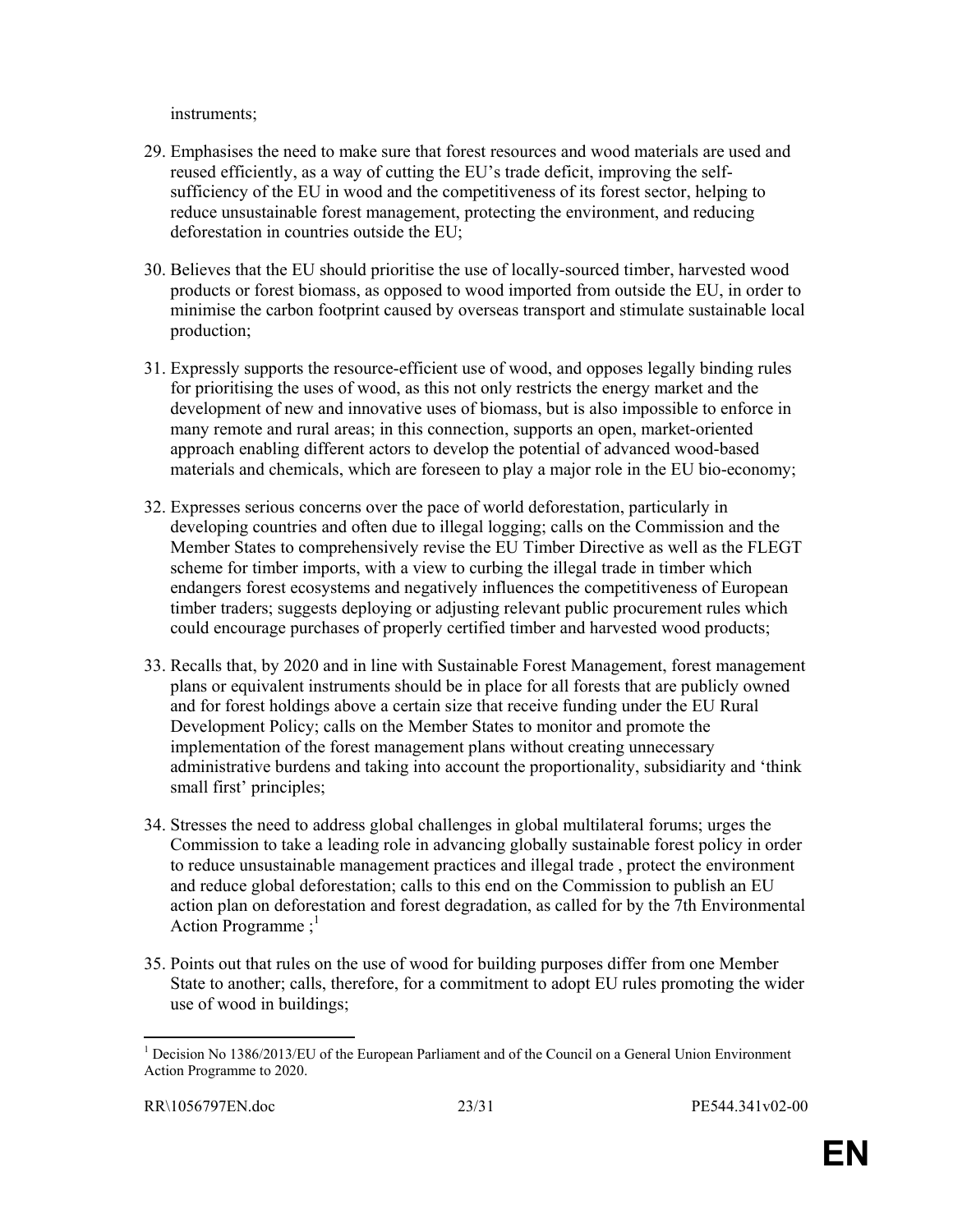- 36. Welcomes the Commission's emphasis on protecting and increasing the genetic diversity of forests, and underlines the capacity, as shown by recent research, of genetically diverse tree populations to adapt to climate change;
- 37. Recognises the positive effects of trees and forests on human physical and mental health, and encourages municipal authorities to maintain or improve public transport links between urban areas and forests in order to facilitate access to forests and woodland;
- 38. Calls on the Member States to include special biodiversity measures, notably specific measures for the conservation of protected species and natural habitats, in order to improve their status both within and beyond Natura 2000 areas when adopting and implementing their forest management plans;
- 39. Supports the Commission's intention to develop, together with the Member States and stakeholders, an ambitious, objective and demonstrable set of criteria and indicators for the sustainable management of forests, bearing in mind the work done in the framework of Forest Europe (Ministerial Conference on the Protection of Forests in Europe) and taking into account the diversity of forest types across Europe; calls on the Commission to publish the awaited review of the functioning and effectiveness of the EU Timber Regulation;
- 40. Considers it important to encourage scientific research work oriented towards rational use of biomass and the development of fast-growing energy crops, and to create a model providing an economic incentive for the use of biomass waste;
- 41. Underlines the high recreational value of forests, as proven in public opinion surveys; recalls that this is one of the primary advantages of forests and woodlands for European citizens;
- 42. Recognises that short rotation forestry could provide sustainable wooden biomass while providing the necessary territory maintenance, thus reducing the risks of soil erosion and landslides on set-aside or abandoned land;
- 43. Notes with concern that rising demand for biomass, particularly wood, may spark widespread deforestation in developing countries, where greenhouse gas emissions are not accounted for under the Kyoto Protocol; points out that while this can impact on soil quality, water cycles and biodiversity, it increases strain on global agreements such as the Convention on Biological Diversity (CBD) and the UN Collaborative Programme on Reducing Emissions from Deforestation and Forest Degradation in Developing Countries (REDD);
- 44. Recognises that sustainable management for the entire life-cycle of forest products can make a significant contribution towards achieving green economy objectives, in particular those linked to climate change mitigation policies and efficient use of resources; considers that, to this end, Member States should promote the sustainable use of forest products in the construction sector;
- 45. Urges the Member States to design their forestry policies in such a way as to take full account of the importance of forests in terms of protecting biodiversity, preventing soil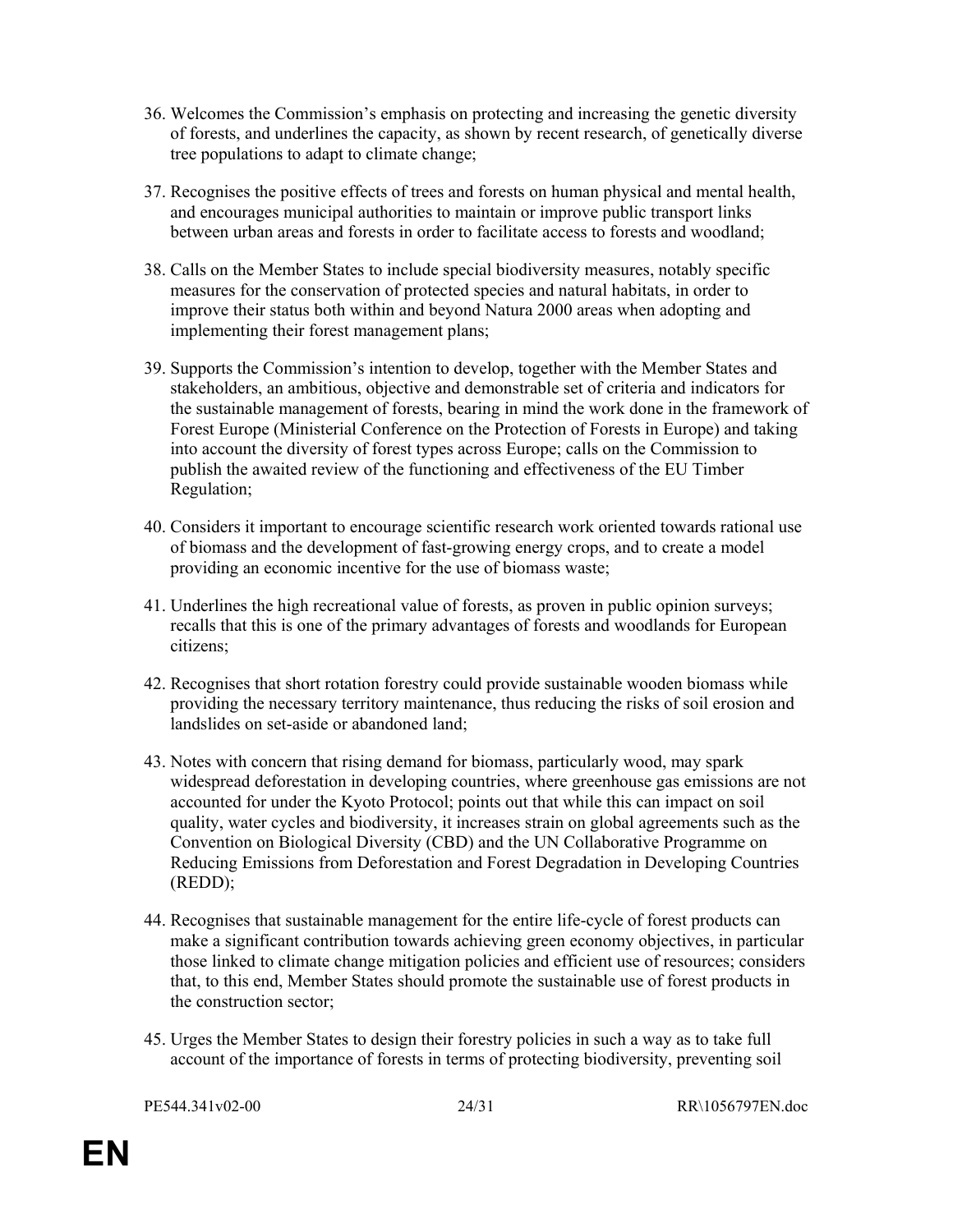erosion, ensuring carbon sequestration and air purification and maintaining the water cycle;

46. Calls for the strengthening of the harmonised monitoring of European forest resources, including all wood and non-wood forest products and services, as a basis for sound policymaking and decision-making serving sustainable forest management; considers that there is therefore a need for an instrument based on existing bodies and organisations and aimed at ensuring resilient future forests in Europe by reducing the impact of disturbances through absorbing forest risk into forest and land management.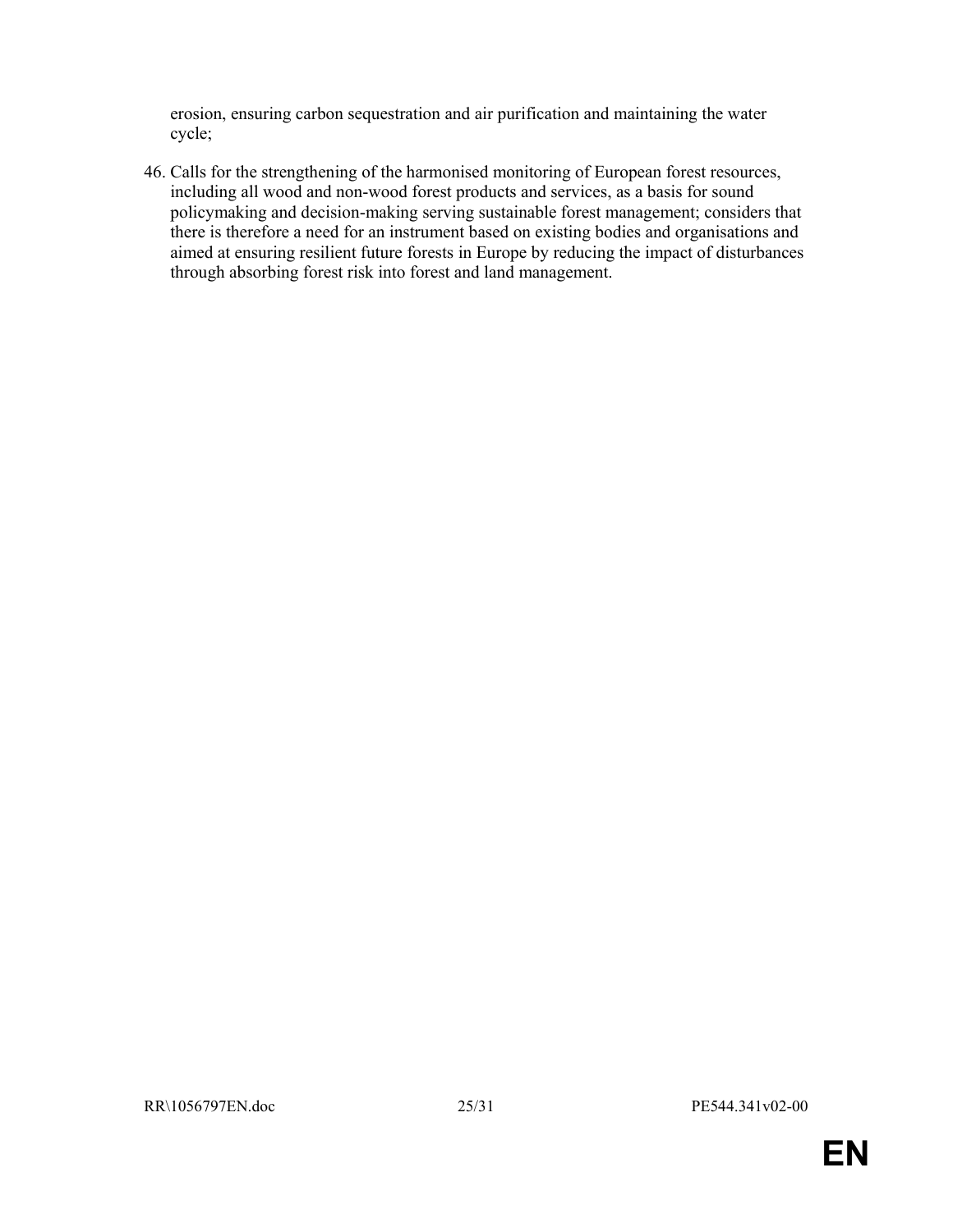| Date adopted                                                | 24.2.2015                                                                                                                                                                                                                                                                                                                                                                                                                                                                                                                                                                                                                                                                                                                                                                                                                                                                                                                                                                                           |
|-------------------------------------------------------------|-----------------------------------------------------------------------------------------------------------------------------------------------------------------------------------------------------------------------------------------------------------------------------------------------------------------------------------------------------------------------------------------------------------------------------------------------------------------------------------------------------------------------------------------------------------------------------------------------------------------------------------------------------------------------------------------------------------------------------------------------------------------------------------------------------------------------------------------------------------------------------------------------------------------------------------------------------------------------------------------------------|
| <b>Result of final vote</b>                                 | 63<br>$+$ :<br>Ξ.<br>0:<br>$\Omega$                                                                                                                                                                                                                                                                                                                                                                                                                                                                                                                                                                                                                                                                                                                                                                                                                                                                                                                                                                 |
| Members present for the final vote                          | Margrete Auken, Pilar Ayuso, Zoltán Balczó, Catherine Bearder, Ivo<br>Belet, Biljana Borzan, Lynn Boylan, Cristian-Silviu Bușoi, Nessa<br>Childers, Birgit Collin-Langen, Mireille D'Ornano, Miriam Dalli, Seb<br>Dance, Angélique Delahaye, Jørn Dohrmann, Ian Duncan, Stefan Eck,<br>Bas Eickhout, Eleonora Evi, José Inácio Faria, Francesc Gambús,<br>Elisabetta Gardini, Enrico Gasbarra, Gerben-Jan Gerbrandy, Jens<br>Gieseke, Sylvie Goddyn, Matthias Groote, Françoise Grossetête,<br>Andrzej Grzyb, Jytte Guteland, György Hölvényi, Anneli Jäätteenmäki,<br>Jean-François Jalkh, Karin Kadenbach, Kateřina Konečná, Giovanni La<br>Via, Peter Liese, Norbert Lins, Susanne Melior, Miroslav Mikolášik,<br>Massimo Paolucci, Piernicola Pedicini, Bolesław G. Piecha, Marcus<br>Pretzell, Frédérique Ries, Michèle Rivasi, Daciana Octavia Sârbu,<br>Annie Schreijer-Pierik, Davor Škrlec, Renate Sommer, Tibor Szanyi,<br>Claudiu Ciprian Tănăsescu, Glenis Willmott, Jadwiga Wiśniewska |
| Substitutes present for the final vote                      | Paul Brannen, Nicola Caputo, Mark Demesmaeker, Esther Herranz<br>García, Merja Kyllönen, Jo Leinen, Younous Omarjee, Marit Paulsen,<br>Alojz Peterle, Sirpa Pietikäinen, Julia Reid, Bart Staes                                                                                                                                                                                                                                                                                                                                                                                                                                                                                                                                                                                                                                                                                                                                                                                                     |
| Substitutes under Rule 200(2) present<br>for the final vote | <b>Andrew Lewer</b>                                                                                                                                                                                                                                                                                                                                                                                                                                                                                                                                                                                                                                                                                                                                                                                                                                                                                                                                                                                 |

# RESULT OF FINAL VOTE IN COMMITTEE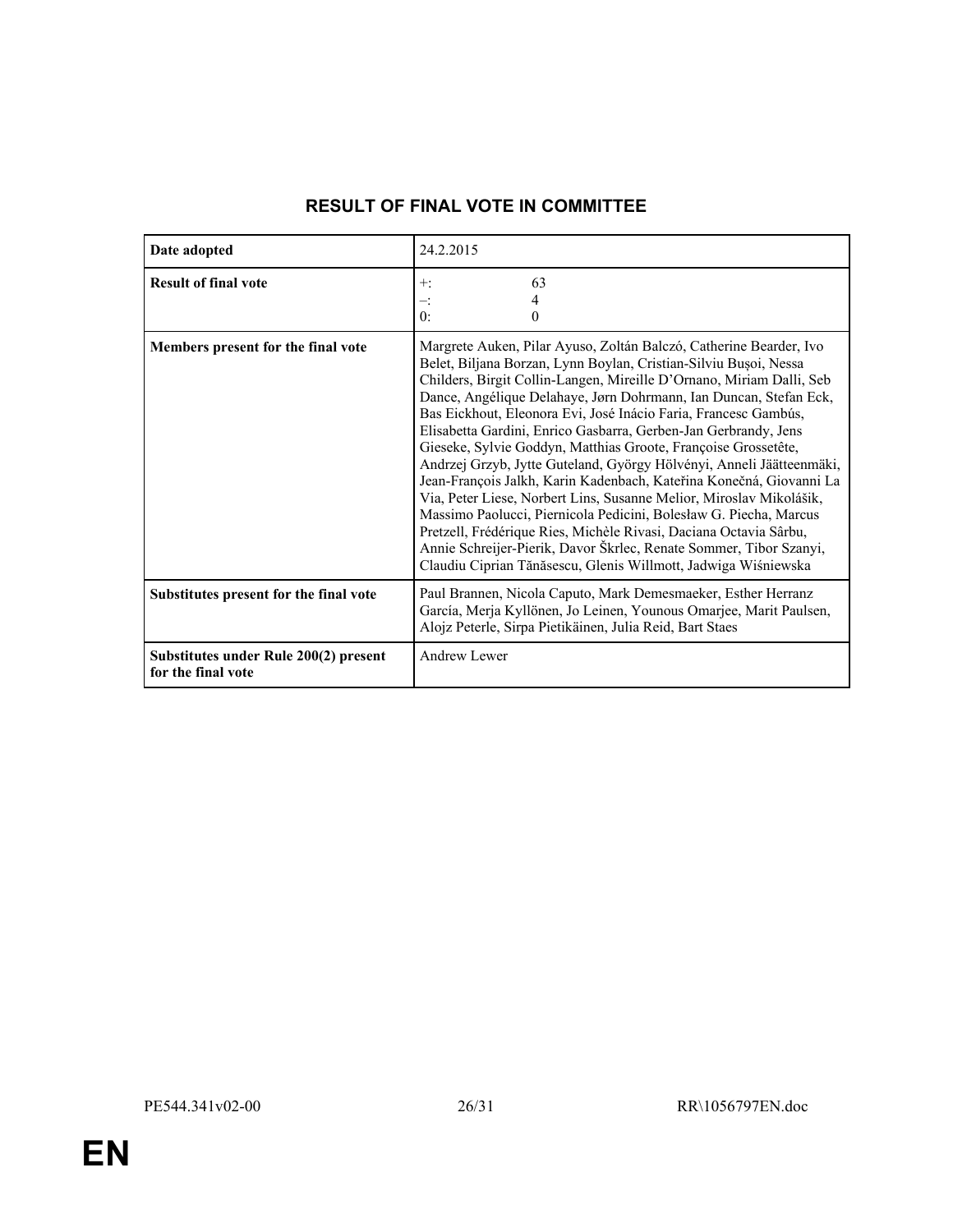24.2.2015

# OPINION OF THE COMMITTEE ON INDUSTRY, RESEARCH AND ENERGY

for the Committee on Agriculture and Rural Development

on a new EU Forest Strategy: for forests and the forest-based sector (2014/2223(INI))

Rapporteur: Marek Józef Gróbarczyk

## **SUGGESTIONS**

The Committee on Industry, Research and Energy calls on the Committee on Agriculture and Rural Development, as the committee responsible, to incorporate the following suggestions into its motion for a resolution:

- 1. Stresses that the responsibility for forestry rests solely with the Member States, that the principle of subsidiarity must be upheld, that the differences in regional conditions, ownership models and priorities across the Member States must be respected, and that the EU should refrain from imposing any new market restrictions for forests and wood-based products in order to ensure the ownership principles and market freedom for the participants in the forest value chain;
- 2. Welcomes the adoption of the new Commission Communication on a new EU Forest Strategy (COM(2013)0659), as it provides a framework for coordinated action from Member States in promoting sustainable management of forests and in fulfilling their multifunctional role from an economic, social and environmental point of view;
- 3. Considers, given that forests are different in nature and size, that the strategy should take into account that forests cover more than half of the territory of some Member States;
- 4. Stresses, given that some of the Union's largest biomass resources are found in its most sparsely populated and remote regions, that it is imperative that the strategy also takes full account of the specificities of these more sparsely populated regions;
- 5. Acknowledges that the EU has a role to play in supporting national policies to achieve active, multifunctional and sustainable forest management, including the management of different forest types, and in strengthening cooperation in the face of increased crossborder threats such as forest fires, illegal logging, illegal timber import and pests; stresses the need to ensure coherence on forest-related issues across EU policies, in particular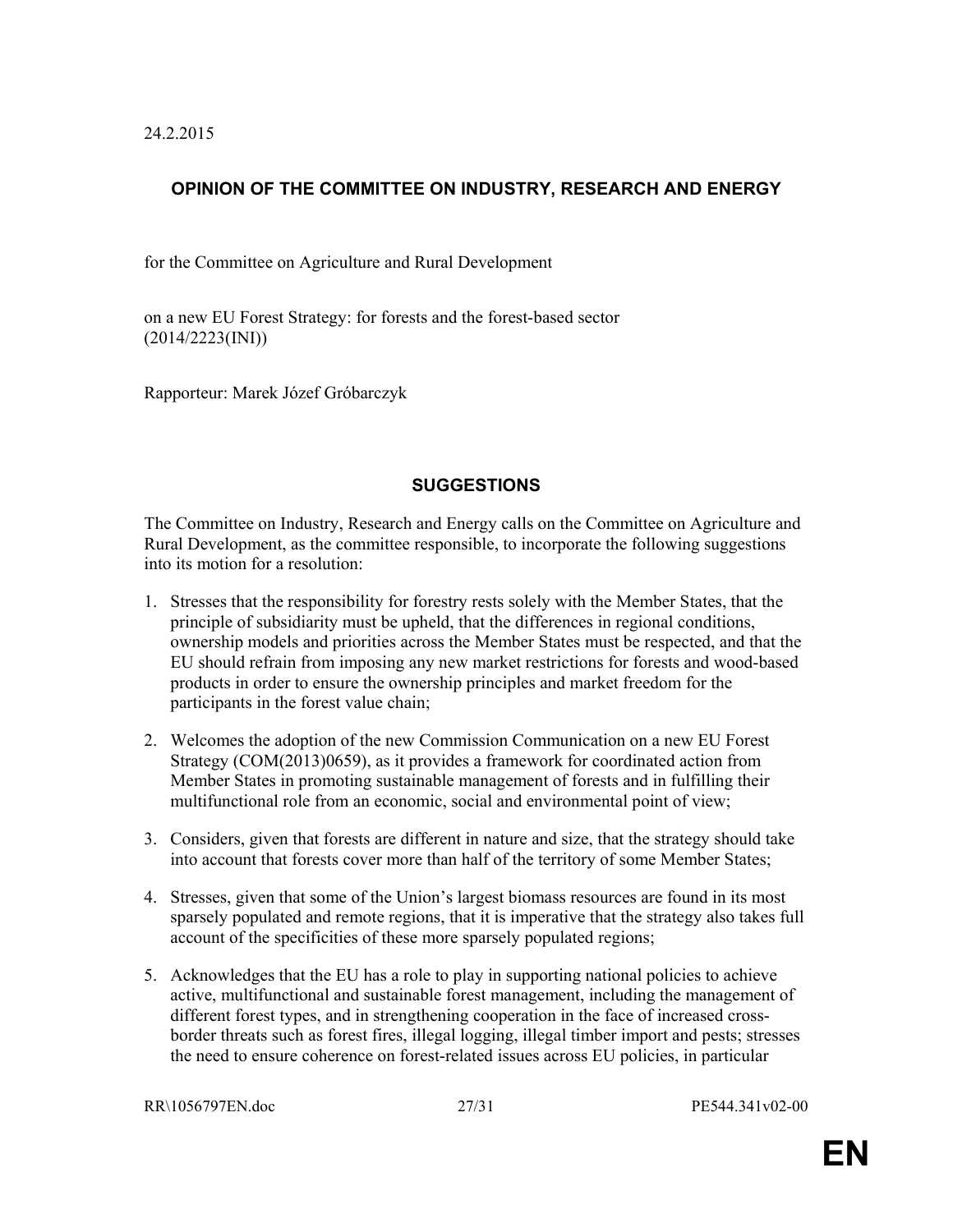those relating to agriculture, climate, biodiversity, renewable energy, water, soil, industry and competitiveness, research and innovation, and resource efficiency; in this respect, stresses the importance of Natura 2000 sites where, thanks to their extraordinary natural resources, products and services of high environmental and cultural quality can be produced on a continuous basis;

- 6. Considers that the implementation of the new forestry strategy should compensate for the absence of specific provisions on forest policy in the EU Treaty, while respecting Member States' competences in this field, and should ensure coordinated positions between EU and Member State policies on the issues related to the forestry sector at international level;
- 7. Stresses the important role of the Commission in ensuring early and continuous dialogue between EU and Member State experts, as well as the inclusion of all relevant stakeholders, in order to facilitate coherence in policy formulation with regard to forests;
- 8. Supports Member States' commitment to implementing sustainable forest management in line with the Forest Europe criteria and indicators as one of the key elements of the current policy framework for forests in Europe;
- 9. Welcomes the prioritisation of the three pillars of sustainability (economic, social and environmental) as a strong basis from which to support the fundamental role of forests and resource efficiency, increase competitiveness, boost employment and strengthen the role of forestry and forest-based industries and the preservation of ecological cycles in the green economy; recognises its role in society in relation to the health of citizens;
- 10. Recalls that, according to the Commission, in 2009 the bioeconomy represented a market estimated to be worth over EUR 2 trillion, providing 20 million jobs and accounting for 9 % of total employment in the EU; notes that every euro invested in bioeconomy research and innovation under Horizon 2020 will generate about EUR 10 in added value; stresses that forests play a crucial role in the bioeconomy now and will continue to do so in the future;
- 11. Considers that the objective included in the EU Forest Strategy of enhancing the contribution of forests and the forest sector to rural development, biodiversity, sustainable growth and job creation must take full account of the economic, social, cultural and environmental goods and services provided by forests, including recreation and tourism services, and in particular the important role that well-managed forests and wood-based material play in reducing  $CO<sub>2</sub>$  emissions, storing carbon and moving towards a bioeconomy, which are important elements of EU climate policy;
- 12. Recalls that forest biomass is a very important source of renewable energy and notes that European forests currently absorb and store around 10 % of EU carbon emissions and thus contribute markedly to climate change mitigation;
- 13. Considers that the substitution of oil-based or heat-intensive raw materials by timber and harvested wood products should be encouraged, in line with progress in research and technology, which can positively contribute to further gains in terms of climate change mitigation as well as job creation;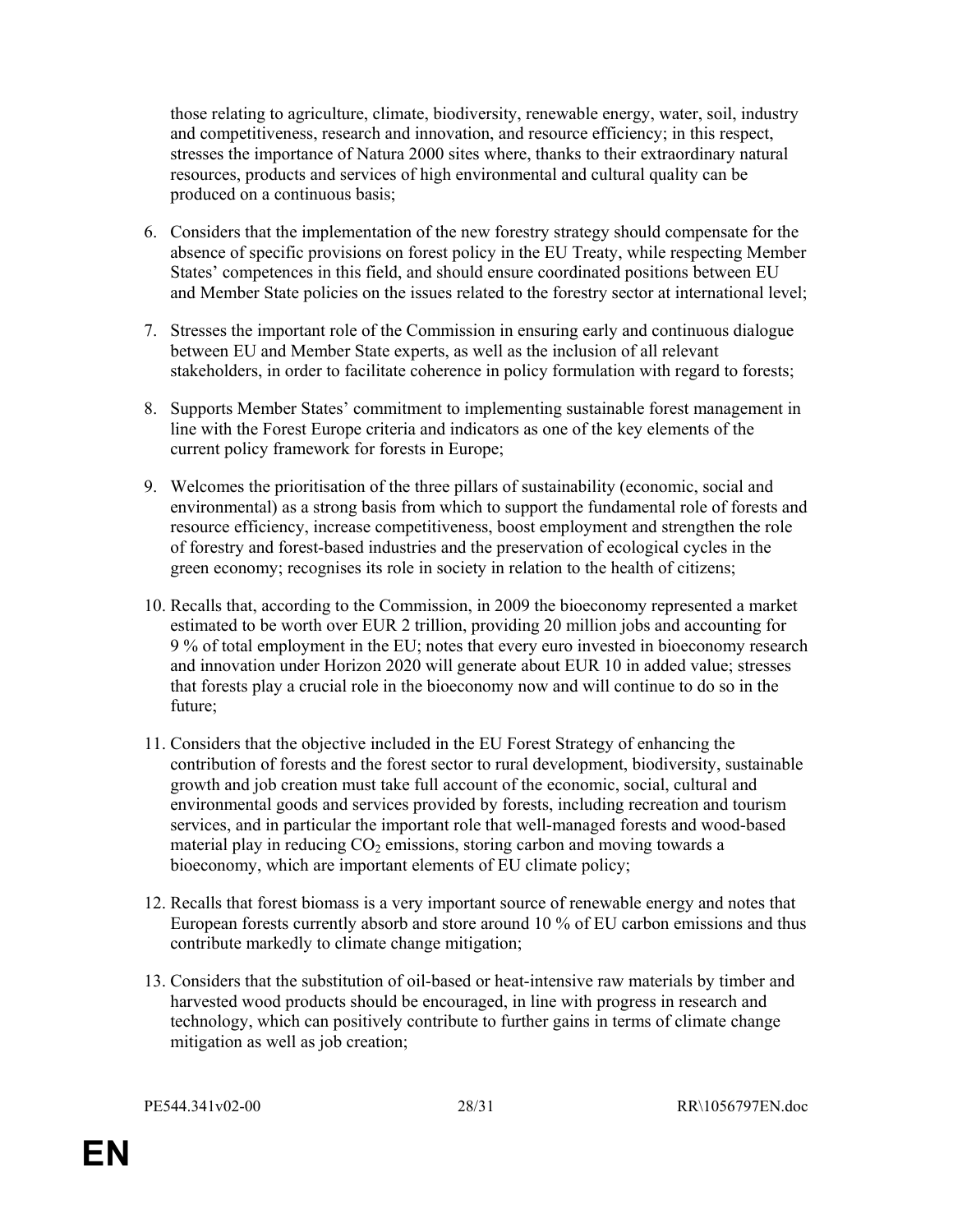- 14. Stresses the need to carry out a cost assessment of all EU legislation affecting the value chains of forest-based industries, with a view to cutting out all unnecessary and burdensome bureaucracy and creating an enabling framework to increase industry's longterm competitiveness in a sustainable manner, and equally to support the principle that legislative proposals affecting the forestry sector and the value chains of forest-based industries should be thoroughly assessed by an impact assessment;
- 15. Considers that the EU Forest Strategy will be better implemented if supported by appropriate coordination with available or future EU funding, including the EAFRD;
- 16. Observes the availability of information and monitoring resources via the Copernicus programme and other space initiatives at European level, and recommends increasing the use of these resources and tools;
- 17. Is of the opinion that promotion of more diverse uses of wood should go hand in hand with investment in education systems for young people, and training for existing employees in the construction industry in order to increase their awareness of the opportunities created by the use of wood as well as to provide them with necessary skills;
- 18. Welcomes the setting up of a Forest Information System for Europe to support the sharing of data, best practices and existing knowledge on forests between the Member States; recognises that collecting data and information on the multifunctional role of forests and forest resources from the national databases will be of benefit to the sector and calls on the Commission to support its integration into a European data platform; welcomes the benefits of sharing best practices and existing knowledge on forests between the Member States, but stresses that such activity should not result in increased demand on budgetary resources;
- 19. Stresses that the long-term competitiveness of the forest sector will be achieved only with a skilled workforce; notes that the sector currently employs over 3 million European citizens; considers that the EU Forest Strategy should then set the conditions to enable the EU to have relevant training facilities and a workforce which is fully aware of the current challenges and threats of the forest sector, but also of the safety rules inherent in forest management;
- 20. Stresses the support that the EU framework programmes for research, development and innovation can provide in achieving smart and sustainable growth, higher added-value products, cleaner technology and a high degree of technology, in particular in refined biofuels and industrial building in wood, but also the automotive and textile industries, while not forgetting those traditional high-value usages that still have huge growth potential, such as using wood in construction and packaging.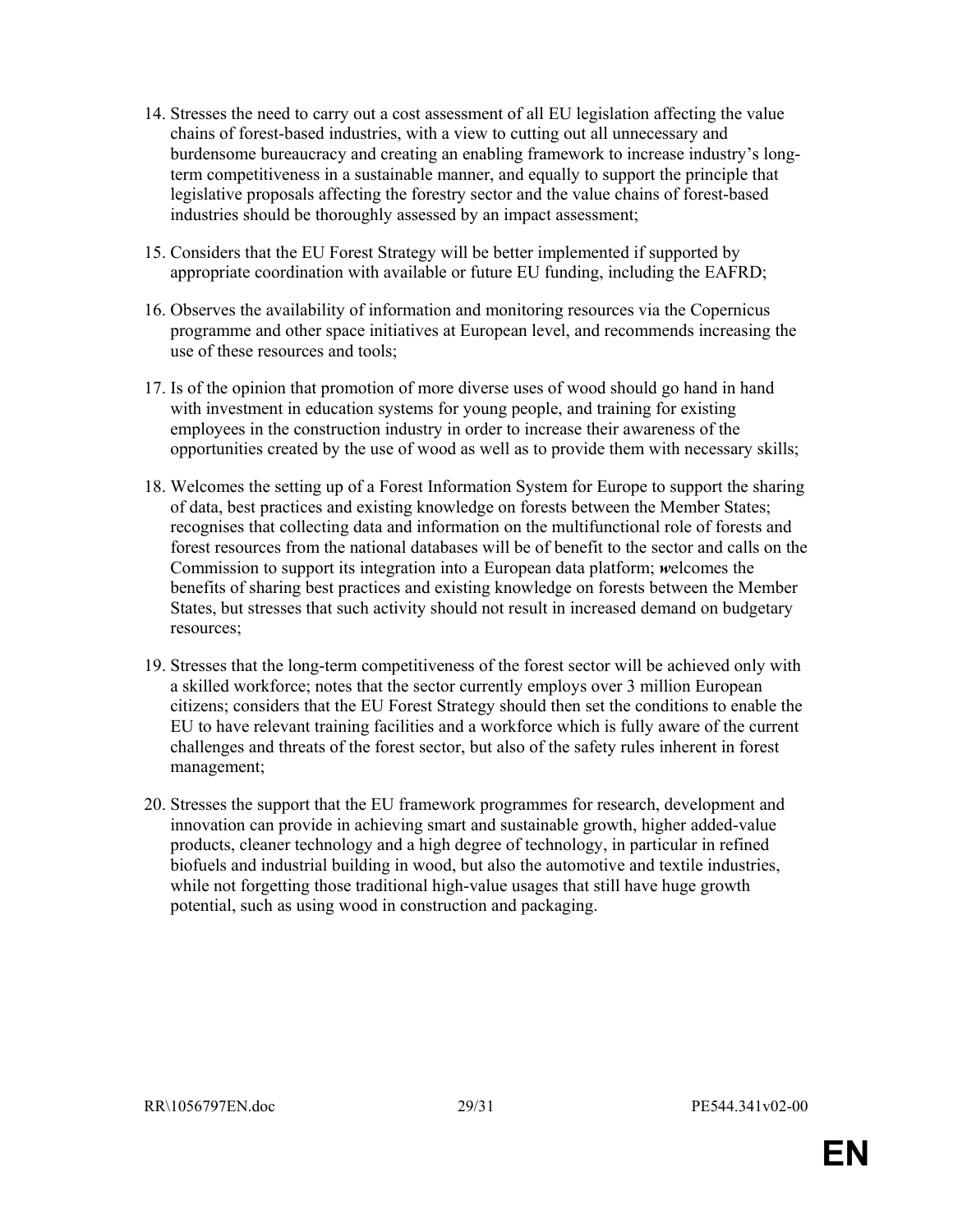| Date adopted                                                | 24.2.2015                                                                                                                                                                                                                                                                                                                                                                                                                                                                                                                                                                                                                                                                                                                                                                                                                                                                                                     |
|-------------------------------------------------------------|---------------------------------------------------------------------------------------------------------------------------------------------------------------------------------------------------------------------------------------------------------------------------------------------------------------------------------------------------------------------------------------------------------------------------------------------------------------------------------------------------------------------------------------------------------------------------------------------------------------------------------------------------------------------------------------------------------------------------------------------------------------------------------------------------------------------------------------------------------------------------------------------------------------|
| <b>Result of final vote</b>                                 | 56<br>$+$ :<br>4<br>$-$<br>0:<br>$\theta$                                                                                                                                                                                                                                                                                                                                                                                                                                                                                                                                                                                                                                                                                                                                                                                                                                                                     |
| Members present for the final vote                          | Zigmantas Balčytis, Nicolas Bay, Reinhard Bütikofer, Jerzy Buzek,<br>Soledad Cabezón Ruiz, Philippe De Backer, Pilar del Castillo Vera,<br>Pablo Echenique, Christian Ehler, Peter Eriksson, Fredrick Federley,<br>Ashley Fox, Adam Gierek, Theresa Griffin, Marek Józef Gróbarczyk,<br>András Gyürk, Kaja Kallas, Barbara Kappel, Krišjānis Kariņš, Seán<br>Kelly, Jeppe Kofod, Miapetra Kumpula-Natri, Janusz Lewandowski,<br>Paloma López Bermejo, Ernest Maragall, Edouard Martin, Angelika<br>Mlinar, Csaba Molnár, Nadine Morano, Dan Nica, Angelika Niebler,<br>Morten Helveg Petersen, Miroslav Poche, Herbert Reul, Paul Rübig,<br>Algirdas Saudargas, Jean-Luc Schaffhauser, Neoklis Sylikiotis, Antonio<br>Tajani, Dario Tamburrano, Patrizia Toia, Evžen Tošenovský, Claude<br>Turmes, Vladimir Urutchev, Adina-Ioana Vălean, Henna Virkkunen,<br>Anna Záborská, Flavio Zanonato, Carlos Zorrinho |
| Substitutes present for the final vote                      | Cornelia Ernst, Françoise Grossetête, Benedek Jávor, Constanze Krehl,<br>Vladimír Maňka, Marian-Jean Marinescu, Morten Messerschmidt,<br>Clare Moody, Paul Tang, Pavel Telička                                                                                                                                                                                                                                                                                                                                                                                                                                                                                                                                                                                                                                                                                                                                |
| Substitutes under Rule 200(2) present<br>for the final vote | Rosa D'Amato                                                                                                                                                                                                                                                                                                                                                                                                                                                                                                                                                                                                                                                                                                                                                                                                                                                                                                  |

# RESULT OF FINAL VOTE IN COMMITTEE